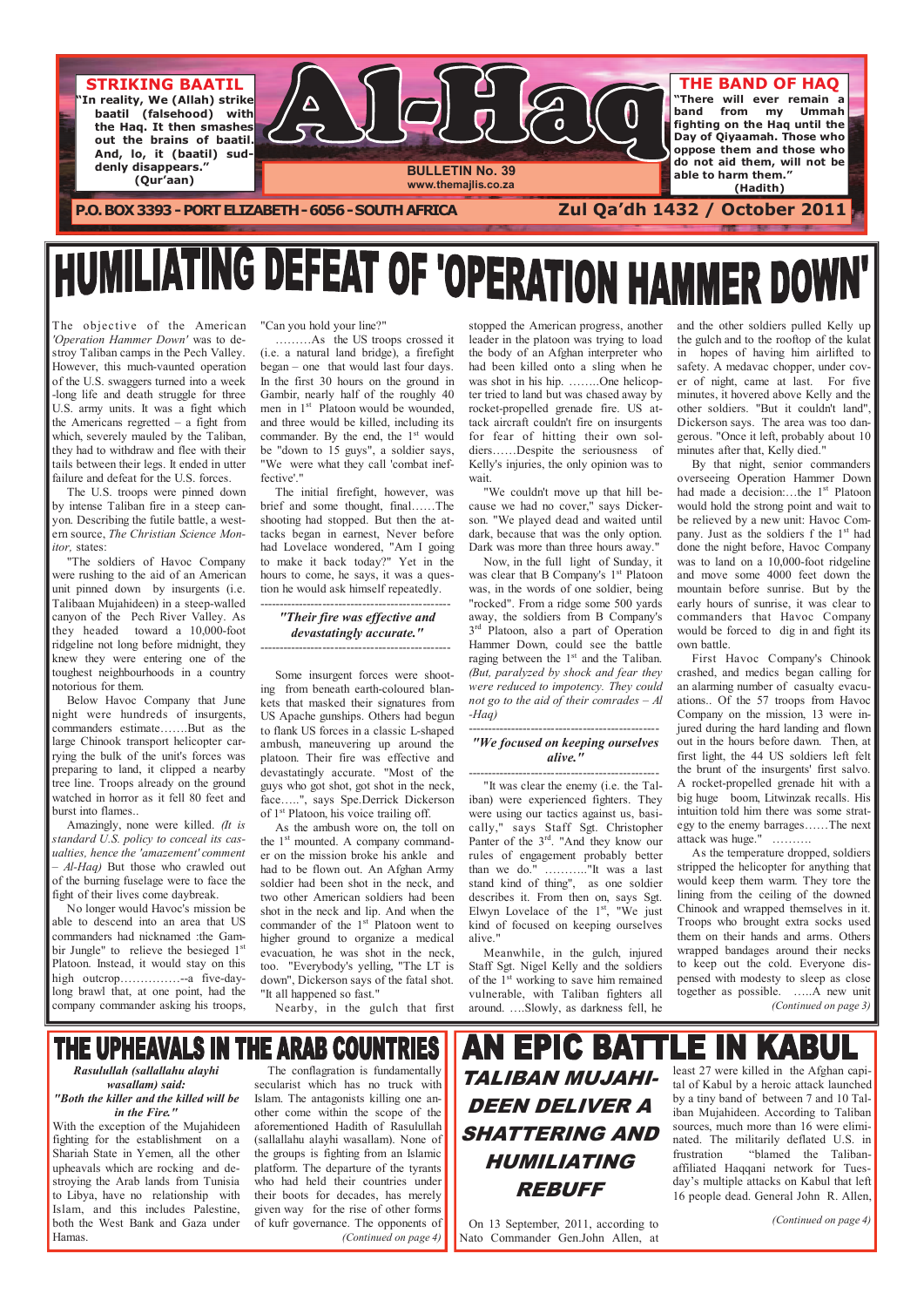It's the beginning of the end by Justin Raimondo, July 01, 2011 Critics of the war in Afghanistan are fond of asking: "What would victory look like? How will we know when we've won?" In view of the latest events in that war-torn country, it's fair to stand that question on its head and ask: What would defeat look like? It <u>looks like this</u>: as Afghan government officials gather in Kabul's fanciest hotel, the place where foreign journalists and other high mucka-mucks take up residence when in the capital, a group of Taliban fighters storms the lobby, kills at least 12 civilians and police officers, and sends Afghan officials scurrying for their lives. A five-hour gun battle ensues, which is ended only when NATO forces launch a helicopter attack on the assailants, strafing the hotel from the air. The Telegraph describes the scene:

"Political governors, ministerial advisers and senior police officers described how they hid from the fighting. … The militants passed Maulawi Mohammadullah Orsadi, who heads the provincial council of Takhar, as he chatted with a senior judge in the hotel's forecourt, forcing him to do a double take as he spotted their guns and grenades. "'I counted at least eight rocketpropelled grenade rounds strapped to the back of one of them and they were in traditional clothes,' he said. 'As soon they passed us they began firing on the guards. The judge ran towards the lobby but we stayed and he was shot dead.'

#### "Mr Orsadi survived by diving into a

ditch and staying there for five hours. All over the hotel, dignitaries, who had come to the capital to discuss the future of Afghanistan's security, locked themselves in lavatories or hid under beds as the killing began."

After ten years of fighting, of "nationbuilding," of telling ourselves that "progress" is being made – and racking up costs  $calculated$  in the trillions – we can't even ensure the security of Afghan government officials in their own "capital city." If that doesn't constitute a massive defeat, then I don't know what does.

Even the smooth-talking President Obama, an expert at depicting the unpalatable as perfectly normal, seemed a bit shaken by news of the humiliating attack:

## IN THE TOILETS WITH THEIR TAILS BETWEEN THEIR LEGS Afghanistan: What Defeat Looks Like their Russian predecessors – the Ameri-Our empire, like that of the Soviets, is

"Despite claiming that the Afghan capital was 'much safer than it was,' Mr Obama said he expected attacks such as the one on the Intercontinental Hotel to continue for 'some time.' 'Keep in mind, the drawdown has not begun, so we understand that Afghanistan is a dangerous place, and the Taliban is still active and there will be events like this on occasion,' Mr Obama said." "A lot safer than it was" – when? Like the Russian commissars of yesteryear, the Obama administration has announced a minuscule and essentially meaningless "withdrawal" of some troops — which now, however, seems rather iffy. In spite of all the happy talk about the Afghans making the "transition" to "self-determination," the truth is that, eventually – again, just like

As to whether our imperial delusions will implode in the same way the Russians' did – and with the same rapidity – remains to be seen. However, I suspect – or, rather, fear – we'll know soon enough.

cans will be forced to acknowledge defeat.

How long will that take? The Russians didn't hightail it out of there until their own system began to collapse at home: they, too, spent a decade fighting fierce Afghan resistance to their occupation, and in the end, as they snuck away, a Soviet commander told a Western reporter:

"We came here with a very honorable task, and with open hearts. We are leaving with a sense of not having accomplished our mission to the end." An understatement, to say the least: within a few years, the Soviet-installed Marxist regime of "President" Mohammed Najibullah had collapsed, and Kabul was in rebel hands.

It is worth recalling that, as the Red Army was being beaten on the battlefield, the Intercontinental Hotel – the hub of foreign journalists and Afghan government officials – was considered relatively safe, or at least safe enough for the Russians to have convened there a session of the "Afro-Asian Peoples Solidarity Organization" — whose 41 delegates were sent fleeing by a rebel rocket attack.

That a similar propaganda exercise – an Afghan government **conference** on making the "transition" from dependence on the US to local control – was being staged by the Americans, some thirty years later, with similar results, underscores our stubborn refusal to learn from history. "We stand not for empire," intoned Obama in his recent Afghanistan speech, "but for selfdetermination." Somehow, the Afghans don't see it that way.

on the way out, inevitably receding before the tides of nationalism — and economic decline — on the home front. Yet still we persist in nurturing the illusion that we're in control, that we can manage the scope of the unfolding disaster and delay indefinitely the day when, like this Soviet official, we'll be forced to admit defeat:

"'It's a defeat, no question about it,' an aide in the Communist Party's Central Committee told an American friend this week. 'We had your experience in Vietnam right before our eyes, and we still went in like fools. The only thing we've been able to avoid is having to evacuate the last people from our Embassy in Kabul on helicopter skids.'" We had the Russian experience right before our eyes, as well as our own bitter memories of the Vietnam disaster, and yet we still went in — like even bigger fools. Not only did we go in, but we stayed in — long after the last remnants of al-Qaeda had fled — and attempted to set up a puppet government, confident we would succeed where the Soviets failed. Yet "President" Hamid Karzai – or whoever is in office when Kabul falls – will share Najibullah's fate, of that we can be sure.

KUFR IS A SINGLE BREED Before being installed as a puppet president by the white Yahood power clique in the U.S.A., Obama had proffered holy assurancegs for the closure

of the Guantanamo torture camp. However, after becoming the president of the U.S.A., he went into reverse gear with his offer, and the Guantanamo camp of brutality established by the former president, Bush, worsened. The torture degenerated, and the camp gained greater notrietry for its brutality.

 Binyamin Mohammed, an Ethiopian Muslim and a citizen of Britain was the

first detainee who was freed from Guantanamo since Obama became the president. According to him, the guards at the torture facility were "taking their last revenge"

 After his abduction, Mohammed said that he was subjected to 'medieval torture' in Pakistan, Morocco and Kabul where America conducts secret, black torture dungeons. Guantanamo has worsened since the election of the puppet Obama.

 Obama's black skin and conciliatory rhetoric to audiences in Muslim countries had deceived the ignorant Muslim masses into believing that this character would be reversing all the injustices and cruel policies of Bush, Dick, Cheney & Co. The naivety of the misled Muslims who had even applauded Obama, while not surprising, was extremely lamentable. In Islam there is a principle, Al-kufru millatun waahidatun, i.e. Kufr is a single breed. Whether the kufr is white, black, yellow or brown, it is all the same. The common denominator is hatred for Islam and Muslims, and the objective is to pillage the lands of Islam and plunder its natural resources and wealth. What is truly cause for surprise is that even 'educated' and 'experienced' Muslims were unable to understand that Obama, the Black American 'president', was a puppet who is forced to dance according to the tune of the

clique who has installed him, hoping to whitewash the dirty and bloody face of America. But, the puppet has failed to achieve this objective. "O People of Imaan! Do not take the Yahood and Nasaara for friends…" (Qur'aan)

## Working for UN

It is not permissible for Muslims to work in any capacity for the evil conspiratorial organization called the United Nations. The UN is a satanic appendage of the U.S.A. Islam and Muslims cannot be served under such an evil kuffaar entity. Under guise of providing aid, this entity is involved in plots to undermine Islam and the Ummah. Just look! How quick this haraam body is in its endeavour to prosecute Bashir of Sudan and Ghaddafi of Libya. But not a word is breathed by this illegitimate body about the Israeli murderers, about the U.S.A. massacres all over the world. Muslims cannot work under kuffaar domination.

## 89 US TROOPS INJURED – UNDISCLOSED NUMBER KILLED

A Taliban martyrdom attack on a US military base in Wardak province on 10 September 2011, injured 89 US troops according to US Army spokesman Major David Eastburn. The number of US military personnel killed was not disclosed. Of the 89 injured US troops, 59 were flown by helicopter to nearby military bases. A 6 metre hole was torn into the wall of the base by a truck laden with 9 tins of explosives.

 The Taliban also fired rockets at the US military base in Bagram. Two Afghan security guards were killed and seven wounded, including three US soldiers according to a western source.

 US Ambassador, Ryan Crocker conceded that many Americans in the US were tired of the ten-year war which is bleeding the U.S.A.

 General John Allen, the commander of foreign military forces in Afghanistan said: "The last 10 years have not been easy. Both the international coalition and Afghans have endured much hardship."



Unable to defeat the Taliban in the battlefield, the cowardly US aggressors resort to systematic and brutal destruction of the huts, villages and fields of village dwellers. Numerous residents have complained to Afghan and U.S. officials about the destruction. In an operation near to Kandahar, U.S. aircraft had dropped two dozen 2,000 pound bombs.

 In Zhari district, U.S. troops fired more than a dozen mine-clearing charges in a single day. Each charge clears a path of 100 yards long and 10 yards wide. Trees, huts, crops and anything in its path are utterly demolished. "Why do you have to destroy so many of our

farms and homes?", a farmer in Arghanabad district asked a top NATO general at a recent meeting.

 While offering apologetic excuses in public, U.S. and NATO military com-

(Continued on page 5)

#### NO SECURITY

"We've done terribly badly in providing security to the Afghan people and this is the greatest shortcoming of our government and of our international partners," he said. –Kerzai, the puppet President.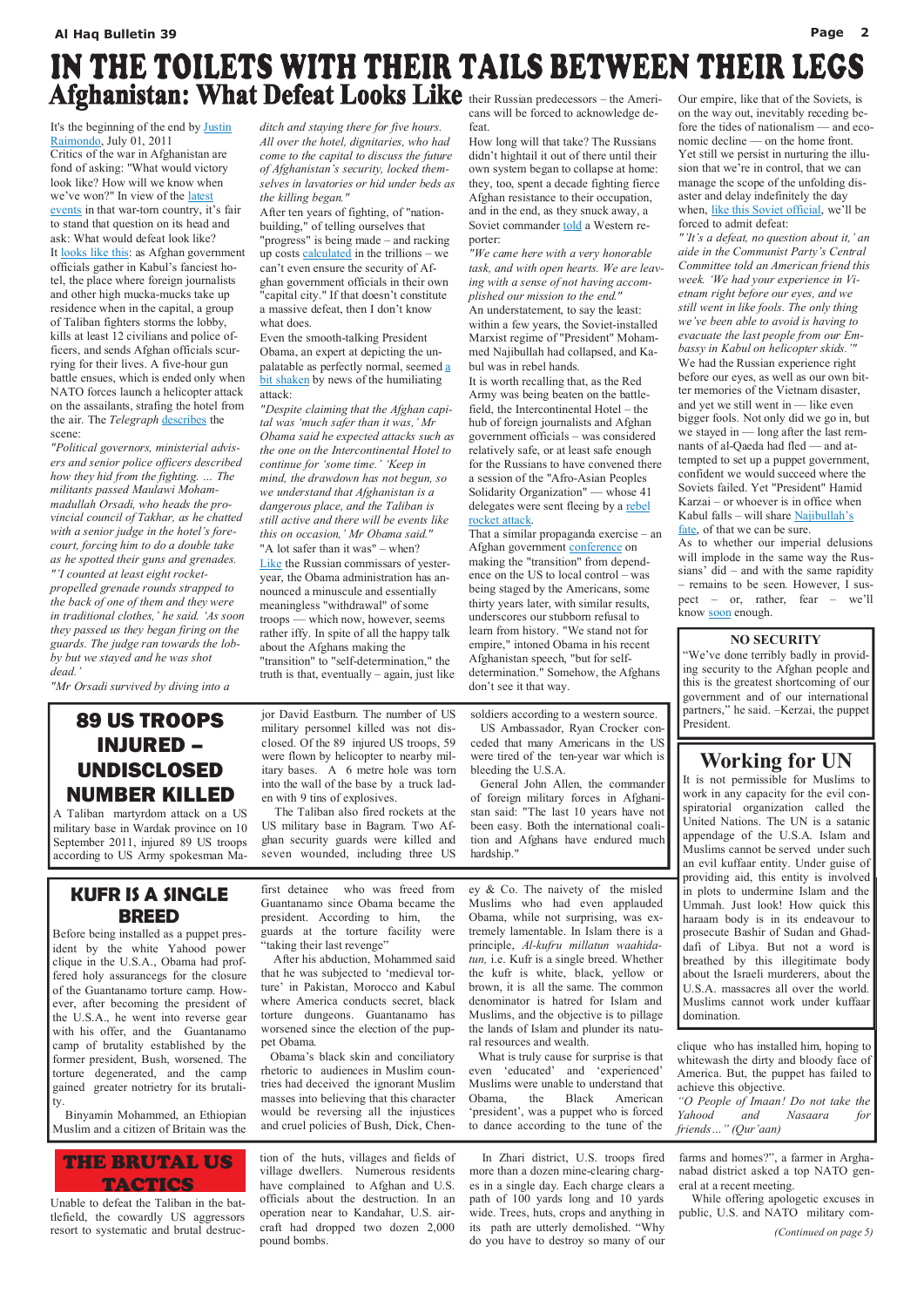# HUMILIATING DEFEAT OF "OPERATION HAMMER DOWN"

would come to the aid of the stricken 1<sup>st</sup> Platoon - if it could arrive before daybreak.

------------------------------------------------

### "Pounded by the Taliban, it was Heart wrenching."

------------------------------------------------ In the predawn hours,  $3<sup>rd</sup>$  Platoon set off across the valley that separated their fellow soldiers in 1<sup>st</sup> Platoon. Two days earlier, they had watched with a sense of helplessness as the 1<sup>st</sup> had been pounded by insurgents. "It was heart wrenching," says a soldier. Now, they had the order to move in. It was not even a one-mile trek, but it was the hardest one that troops in the  $3<sup>rd</sup>$  say they had yet experienced. But as the grim scramble over and around rocks progressed, the 3rd began to realize that it was being followed.

#### ------------------------------------------------ "I thought we were all done."

------------------------------------------------ "We picked Taliban radio intelligence chatter that they had eyes on us. They were asking for permission to engage," says Staff Sgt. Christopher Panter. "That's when I thought we were all done," says 1<sup>st</sup> Lt. Cody Mossberg. A Taliban commander denied the fighters permission to shoot "because they didn't want to give away their location at night.," Mossberg says.

With the arrival of the 3<sup>rd</sup> Platoon in Gambir, the battle-weary  $1<sup>st</sup>$  Platoon was at last set to leave. Nightfall again brought a freedom that day did not, and platoon members worked their way to the landing zone where they would be picked up, grasping at tree roots along the way to keep from sliding down the steep face of loose dirt and gravel.

 For the third, the race to help the first had also become a race to save itself before sunrise. "If we'd been caught out there, there was no way to hide. We would have been sitting ducks," Mossberg says. ………Some 3000-plus feet up the mountainside, however, daylight

brought not relief but a new wave of attacks against Havoc Company. The Taliban came to Havoc Company like "a bunch of guys coming to a street fight - with a whole bunch of different types of weapons," says Pfc. John Litwinzak. Then the rounds started hitting. "Our sandbags got shot up, a round hit a rock right in front of my face," he adds.

 The US commanders on the ground were worried. "By the second day, I was asking troops, 'Can you hold your line?' says Havoc Company commander. "I was concerned that the insurgents were going to push through."

 One month after the mission, an intelligence report on the Gambir Jungle indicated "increased Al-Qaeda and Pakistani presence" in area training camps – "an effort", it noted, "to resupply after Operation Hammer Down." (There is no Al-Qaeda which the U.S. hallucinates. It is the Taliban  $-$  the Rag Tag Army of Allah  $-$  who is knocking hell out of the Americans with its world coalition of aggressors  $-$  Al-Haq

 …….. In the rain, they began to descend to the landing zone, tripping and falling down a steep descent through thick underbush. They waited for evacuation until, as the rain increased, they got the news: The exfiltration  $(i.e.$  the humiliating retreat in the wake of failure and defeat  $-Al-Haq$ ) had been called off because of the weather. They would not be departing that night. …………"We were crawling on all fours", says Litwinzak. "That night felt the coldest to me (on account of fear – fear of the Taliban which overwhelmed the brains and hearts of the brutal American aggressors – Al-Haq)

……..Some 24 hours later, finally boarding helicopters that would take them back to their base."

#### (Continued from page 1)

While the U.S. army propaganda machine insipidly and unconvincingly tried to portray the humiliating defeat of Operation Hammer Down as a 'victory', the soldiers of the three platoons who bore the brunt of the Taliban's onslaught, had the following to say:

 …."Sitting in an isolated outpost in the Pelch River Valley, soldiers from B Company's  $1<sup>st</sup>$  and  $3<sup>rd</sup>$  Platoons wrestle with the losses of the mission – and question what they had accomplished in seven days of hard fighting. "Our whole objective was to clear out a training camp," says Sgt.Paul Robertson of the 1<sup>st</sup> Platoon. "And we failed", interjects a soldier, who had been standing nearby, listening to the others tell the story.

 "I think we inadvertently did clear that camp out," says another with soldierly humor. "It was like, "Training camp dismissed, guys – sink or swim."

 For Sgt. Ridge Kaaekuahiwi of the 1<sup>st</sup> Platoon, the frustration comes from a fear that the dynamic did not change – that it was all for nothing. "When you really get down to it, we're not winning any fight," he says. "We're just fighting fighters."

## AGGRESSORS ARE COWARDS

 Despite harbouring a massive aversion for the Taliban, General John R. Allen, commander of NATO and US forces in Afghanistan has been constrained by the heroic performance and shattering attack on NATO headquarters in the centre of Kabul by a handful of Mujahideen (between 7 and 10), to concede, albeit with a huge grudge: "I'll grant that they did get an IO (Information Operations) win."

 The U.S. boasts that its army is the largest and finest in the world. But in reality, the American army is a motley of cowards, drug addicts – men lacking in manhood, courage, honour and chivalry. An army that preys on woman, children, civilians, and pummels hamlets and little villages mercilessly from the safety of the clouds – men who torture and brutalize unarmed prisoners of war – men who ravage the modesty and chastity of chaste Muslim women – are never soldiers. They are hoodlums, gangsters – the worst specimens humankind has to offer. While non-Muslim civilians in the West have acknowledged the courage and performance of the Taliban Mujahideen in this attack, the Nato commander and the American ambassador in Kabul most unsoldierly struggled to play down the significance of the Taliban attack.

 Just a handful – seven or ten in the initial stage of the attack, then only two, were fighting the world's largest and so-called 'finest' army backed by a coalition of the armies of 50 countries with their massive arsenals of the most destructive weaponry which modern technology can offer. They battled and held at bay all the forces of aggression for 20 hours. Innumerable Nato, US and Afghan forces battled with two Taliban for 20 hours. Gunshiphelicopters hovered above firing into the building and a variety of heavy guns, etc. was employed by the enemy forces, yet the two Mujahideen, after 20 hours of heroically fighting, achieved the objective of their mission – Shahaadat (Martyrdom). It should be understood that the small band of Allah's Fighters were not trapped. They undertook the mission to gain shahaadat. They penetrated right into the lions den – into Nato headquarters in the very heart of Kabul barracks. Only men driven by lofty spiritual goals have the mettle to display such courage. They never flinched for a moment. About Mujahideen of this stat-

## **'OPERATION HAMMER DOWN'.** "IT WAS ALL FOR NOTHING"

ure, the Qur'aan Majeed states: "If among you there are twenty Sabiroon, they will defeat 200..." But in the vastly changed scenario of this modern era, Allah Ta'ala has showered greater mercy on some Mujahideen. He has pitted a small band against huge armies. There is simply no relationship and no equation from any angle whatsoever between the two Taliban heroes and the vast kuffaar army. But, there is one striking difference. The Saabir Mujaahid possesses spiritual fibre which the kuffaar forces can never even dream of understanding. They just are bereft of any concept of morality and spirituality. Thus, we see these Mujahideen courting death in the way the kuffaar forces court life.

The Qur'aan has the following mes-

sage for these courageous and honourable Mujahideen:

 "Verily, Allah has purchased from the Mu'mineen their lives and their wealth in exchange for Jannat. They fight in the Path of Allah; they kill and get killed. It (Jannat for them) is an incumbent promise on Allah (and it is) mentioned in the Tauraah, Injeel and Qur'aan." (Surah Taubah, aayat 111) The Ummah at this juncture of its abject humiliation and degeneration, is truly proud to have such heroes and Mujahideen in its ranks. May Allah Ta'ala grant the Taliban a resounding victory over the brutal forces of kufr and aggression.

## THE SUDANESE SELF -DECEPTION

"You (O Allah!) bestow dominion (political power) to whomever You wish, and You snatch away power from whomever You wish." (Qur'aan)

 Overnight, Sudan which yesterday was a huge country was reduced to less than half its former size with the lion's share of the oil wealth and natural resources going to the kuffaar south which became an independent country. The reduction of Sudan is a classical case of the elimination of sovereignty by Divine Decree as mentioned in the Qur'aanic aayat above, and in many Ahaadith of Rasulullah (sallallahu alayhi wasallam).

 Decades of oppression and cruelty and indifference to the Deen suddenly brought the calamity of elimination on the Muslim segment of the country. It matters not who the oppressor may be, Allah Ta'ala is always on the side of the mazloom (the oppressed). The Mashaaikh of Islam say: "A country can endure even with kufr, but not with zulm."

 Like a drowning man clutching at straws, just prior to the secession of the South, the president of Sudan unintelligently and irrationally threatened that the consequence of the South's secession would be the imposition of Shariah Law. It is difficult to understand who the president, Basheer was trying to fool with this empty threat. On whom will Shariah Law be imposed? How can the imposition of Shariah Law on the remaining Muslim segment of Sudan (the North) deter the Christian South from its demand to establish a separate state?

 In making this threat, Basheer was perpetrating self-deception. Furthermore, is the Deen of Allah Ta'ala a bargaining chip? Is the imposition of Qur'aanic Law dependent on the secession of the non-Muslim inhabitants of the country? That is, if the Christians don't secede, there will be no Qur'aanic Law, but if they secede, Shariah Law will be imposed on the Muslim North. To whom exactly was this empty threat directed is difficult to fathom. The claim of imposing Shariah Law was also hollow and hypocritical. If the Sudanese Muslim regime was sincere in the desire for Islamic Law, what prevented it in all these years, and what has prevented it hitherto from imposing Allah's Law in the land?

 Now that the South has seceded, why has Basheer not fulfilled his pledge? How is it possible for men who govern in conflict with the Qur'aan and Sunnah to introduce the Shariah? The secession of the South is in fact an act of divine punishment for Sudan.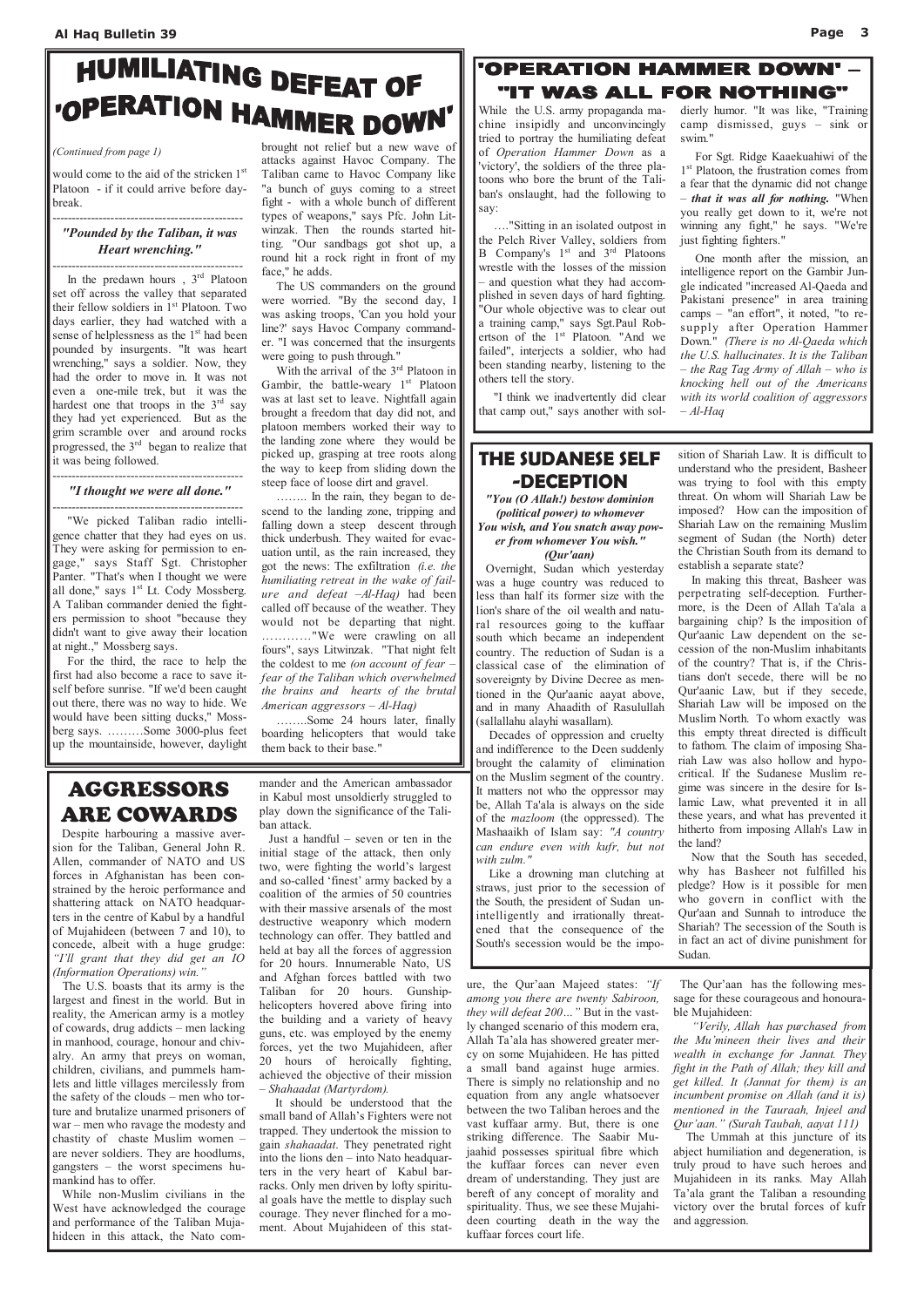Saddam Husain, Zeinul Abideen, Hosni Mubarak and Ghadhaafi, are clamouring and killing for the kaafir system called 'democracy'. Yemen is the sole exception.

 Whilst this is our appraisal of the scenario as it appears on the ground, we should not forget that the true Actor and Dispenser is Allah Azza Wa Jal. The Qur'aan Majeed states: "Say: 'Allah is the King of all dominion. You (O Allah) grant honour to whomever You desire, and You humiliate whomever You desire. You bestow political power to whomever You wish and you snatch away power from whomever You wish."

 "And, not a leaf falls (from a tree), but He is aware of it."

 Every one of the astronomical trillions and trillions of leaves on the astronomical number of trees on earth, which changes direction in the breeze and drops off from a tree, does so as a consequence of the direct intervention of Allah Azza Wa Jal. The conflagration and upheavals we are witnessing are the effects of Allah's decree.

 It is among the Ways (Sunnats) of Allah Ta'ala, to destroy a tyrant with another tyrant, or one kufr system with another kufr system. Then, He destroys the victorious kufr system with Islam. The Qur'aan and Rasulullah (sallallahu alayhi wasallam) have made it crystal clear that when the Ummah turns its back on the Deen and slides into incorrigible fisq and fujoor, then Allah Ta'ala by way of punishment, overwhelms them (Muslims) with the tyranny of the

kuffaar. Brutal kuffaar are appointed as rulers to pummel and terrorize the transgressing Muslims.

 Just as earthquakes, volcanic eruptions, tsunamis, hurricanes, droughts, etc. are forms of divine chastisement, so too is kuffaar domination a form of Allah's punishment. Stating this fact with clarity, the Qur'aan Majeed says: We sent against you (O Bani Israaeel!) Our servants who were powerful in warfare, then they penetrated (your) homes………so that they disfigure your faces, and they invaded the Musjid (i.e. Musjidul Aqsa), and they utterly destroyed whatever they overran." (Surah Bani Israaeel)

 These verses refer to the invasion of Jerusalem by the kuffaar who destroyed the land, Musjidul Aqsa and enslaved tens of thousands of the Ummah of that time, viz., Bani Israaeel. The phrase, 'Our servants' refer to the kuffaar whom Allah Ta'ala sent to punish the Muslims of the time.

## U.S. HELICOPTER – ELIMINATES 31 U.S. SPECIAL FORCES AND 7 AFGHAN COMMAN-**DOS**

 $-$  TALIBAN DOWNS  $^{c\text{opter}}$ .

 Therefore, reviling and shouting curses on America is puerile and futile. The imperative need for Muslims is to understand that the tyranny of the kuffaar is Allah's punishment for our wanton disobedience and flagrant perpetration of every evil which western civilization has offered us. We have appointed the western kuffaar to be our leaders in life, so Allah Ta'ala has appointed them to be our rulers to brutalize and punish us. This is the simple explanation underlying the conflagration which is destroying the Muslim lands in the Middle East.

#### (Continued from page 1)

The BBC News correspondent, Quentin Sommerville, commenting on the Taliban attack on Nato headquarters in Kabul, says:

 "The Taliban have shown consistently that they can attack right at the heart of the Afghan government and the international mission. It does not matter how secure those buildings are, the insurgents are still managing to cause chaos in the city.

#### **AN EPIC BATTLE IN KABUL** page 1) the commander of NATO and US forces in Afghanistan, and Ryan Crocker, the US ambassador to the country, said that they believed the operation was launched by the Haqqani network, name after its lead-

……US marines were seen on the roof of the embassy building assessing the situation and checking (whether) their defences were robust. Military helicopters, including Black Hawks, flew over the area.

 Another eyewitness, Himanshu Sharma, told BBC: "I thought it would be over in a few minutes, but then one hour and then two hours and then three hours passed – it was just not stopping. The gunshots were increasing, and their

intensity was increasing. They were using more deadly weapons. There is no security at all in Kabul. This is the safest area, and if we are not safe here, then we are not safe anywhere in Afghanistan."

 The centre of Kabul, the capital city of Afghanistan where Nato and U.S.A. coalition headquarters are located, has been converted into a vitual barracks with huge concrete blast walls, barbwire fortifications and numerous

# THE KABUL ATTACK - BBC COMMENT

checkpoints. The cowardly U.S.A. and Nato aggressors with the puppet Kerzai regime whose reign extends to the backyard of his residence, are all hemmed in by their own fortifications while the Taliban roam and control

80% of the country, and attack the invaders right inside their fortifications with impunity. Thus we see the practical materialization of the following Qur'aanic aayat:

 "They (the kuffaar: the Americans, Nato and the 50 country coalition in this case) are unable to fight you with their coalition, except from within fortified barracks and from behind (blast) walls. You think that they are a united coalition whilst (in reality) their hearts are rent asunder (for they harbour mutual hatred for one another). That is because they are a brainless people (who lack intelligence and discernment)."

## THE UPHEAVALS IN THE ARAB COUNTRIES

 The supposedly elite Navy Seals who had staged the farcical raid alleged to have 'killed' the long-dead Osama Bin Ladin, were delivered a shattering and a humiliating defeat by the Taliban who shot down the Chinook helicopter in Wardak Province. The whole miserable gang of navy seals was eliminated when the Taliban shot down the heli-

 The enactment of this stinging blow was so public that for once the U.S. and Nato could not deny the humiliating loss they had suffered at the hands of the Taliban. Obama had made a flabby attempt to play down the Taliban strike by casting doubt on the cause of the helicopters crash. Thus he initially said: "The helicopter was apparently shot down." While initially neither the US nor Nato had confirmed the cause of the helicopter's downing, witnesses, officials of the Afghan puppet government and the Taliban confirmed that the helicopter was shot down .

 In the face of overwhelming evidence, an official of NATO told the New York Times that the Taliban had shot down the helicopter with a rocket-

propelled grenade.

 The US Special Forces on board the helicopter, who were killed, were from

Seal Team Six, the same unit which had supposedly 'killed' Osama Bin La- (Continued on page 5)

er (Maulana) Jalaluddin Haqqani. "We believe by virtue of the complexity of the attack and the way it was executed, that this probably was a Haqqani instigated attack," Allen said. Allen conceded that the hours of explosions and fierce gun battles were a propaganda victory for the Taliban. "I'll grant that they did get an IO (Information Operations) win," he said.

#### "The marathon siege in Kabul's diplomatic enclave ended with the killing of two gunmen who had fought off Western and Afghan forces for 20 hours and showered rockets on embassies."

 The marathon siege in Kabul's diplomatic enclave ended with the killing of two gunmen who had fought off Western and Afghan forces for 20 hours and showered rockets on embassies. *(Allahu Akbar!)* The duo were the last survivors of a squad of about 10 fighters who launched the longest and most wide-ranging attack on the Afghan capital since the Taliban were ousted from power in 2001.

 The battle which centred on the US embassy, was part of a wider operation that included three suicide attacks in other parts of the city. Some of the fighters had positioned themselves in

a part-built multi-storey building and launched their arrack on Tuesday afternoon firing towards the US and other embassies and the headquarters of NATO-led foreign forces. Crocker said that six or seven rockets had hit inside the embassy perimeter during the early hours of the attack.

 The operation took place as foreign troops start handing over security responsibilities to Afghan forces to pave the way for a full departure (a miserable retreat with their tails between their legs  $-$  Al-Haq) of NATO-led combat soldiers by the end of 2014. But the violence is at its worse level since US-backed Afghan forces toppled the Taliban government in late 2001. (This is a gross falsehood. The Taliban was not toppled by Afghan forces despite the full backing of the coalition of 50 countries. The Taliban withdrew from Kabul due to the merciless aeriel bombardment for which they had no defence. They made a tactical withdrawal to fight another day, and that Day has been a long Day of almost 11 years, leaving the enemy severely mauled and bleeding, and set for the great run– Al-Haq)

 Afghan security forces backed by NATO and Afghan attack helicopters fought floor-by-floor in the multistorey building which six or seven fighters appeared to have boobytrapped. …..The group of fighters was armed with RPGs, AK-47 assault rifles and suicide bomb vests, a Taliban spokesman said. Explosions were interspersed with gunfire all afternoon on Tuesday and went past dawn on Wednesday.

 Karim Pakzad, a researcher at the IRIS think-tank in Paris, said: "These attacks needed organization, planning, bringing significant weapons….into the city and this can't be done if there isn't complicity with internal security forces. These areas are the most protected in Kabul."

#### –Al-Jazeera

 Despite Kabul being the mostprotected, the centre having been transformed into a virtual barracks with blast concrete walls, etc., these kuffaar do not understand the meaning of Allah's statement:

 "They (these kuffaar) plot, and Allah too plots. And Allah is the best of plotters." (Qur'aan)

(Continued from

### THEIR PLIGHT

 All the fortifications, security and armed forces of America and its coalition of 50 countries are unable to bring safety and security to even central Kabul, the main headquarters of the invaders. Commenting on the assassination of Burhanuddin Rabbaani, a former president of Pakistan, Amirullah Shah, a former anti-Taliban Afghan intelligence chief said: "The attacks showed the government's failure in protecting highprofile figure." Rabbaani was assassinated in central Kabul on 20 September 2011. The assassination further highlights the impotency of the invaders with their massive firepower to secure even a few streets in the heart of Kabul.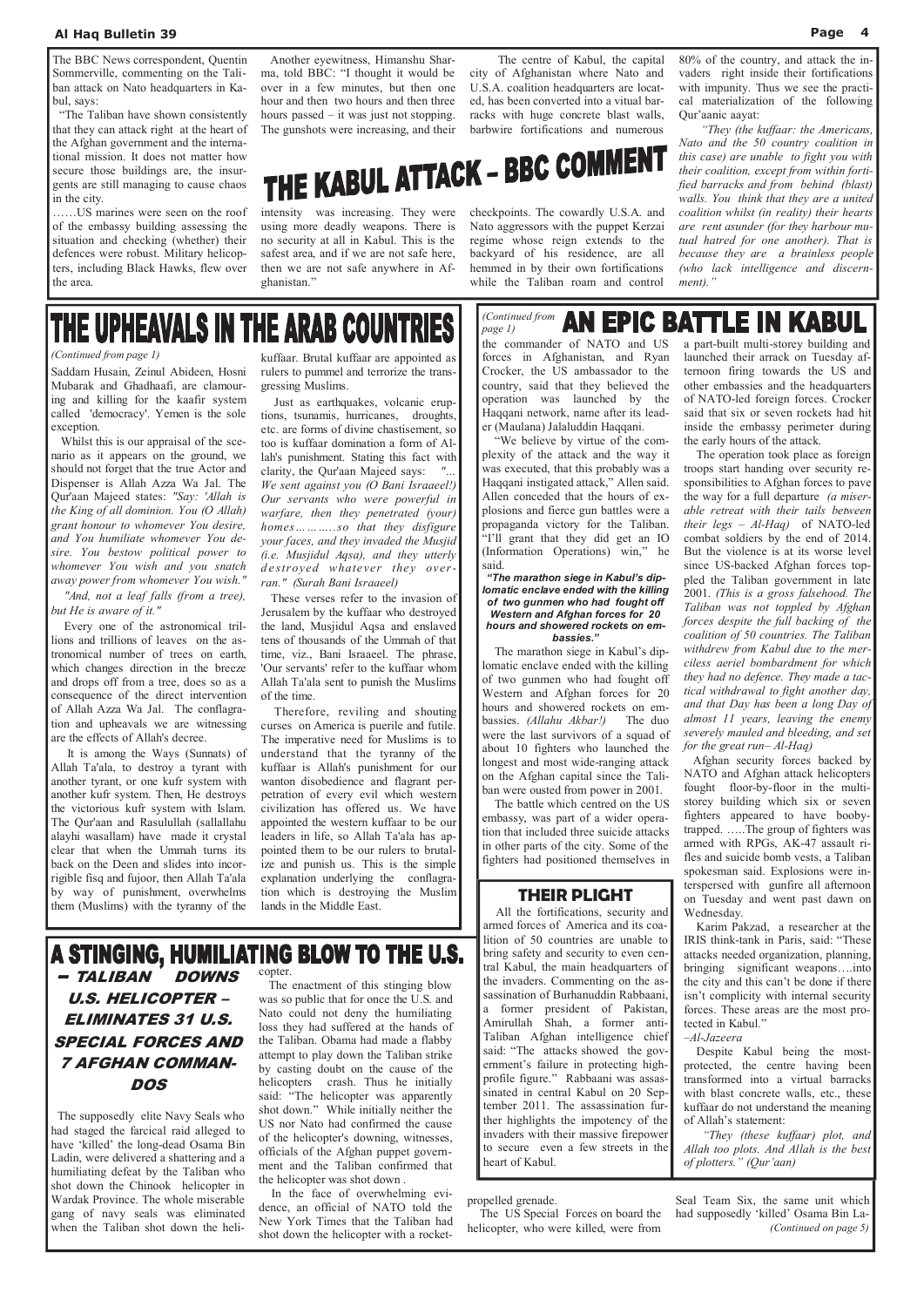# **AMERICAN BRUTALITY AND TORTURE**

### EXCERPTS FROM A RE-PORT ON U.S. BRUTALITY – RUMSFIELD, BUSH & CO. LIABLE FOR ARREST

\* "Major General Antonio Taguba, who led the official Army investigation into Abu Ghraib, said in his report: "There is no longer any doubt as to whether the Bush administration has committed war crimes. The only question is whether those who ordered the use of torture will be held to account."

\* The young farmer's name was Dilawar. The New York Times reported:

 "Four days before his death on the eve of the Muslim holiday of Id al-Fitr (Dilawar was arrested)…….

 The UK Guardian reports: "Guards at Bagram routinely kneed prisoners in their thighs – a blow called a 'peroneal strike'. Whenever a guard did this to Dilawar, he would cry out, "Allah! Allah!" Some guards apparently found this amusing, and would strike him repeatedly to show off the behaviour to buddies.. One military policeman told investigators, 'Everybody heard him cry out and thought it was funny... It went on over a 24-hour period, and I would think that it was over 100 strikes."

 There is evidence that, unable to support his weight on tiptoe for the days on end he was chained to the ceiling, Dilawar's arms dislocated, and they flapped around uselessly when he was taken down for interrogation. The National Catholic Reporter writes: "They flapped like a bird's broken wings."

 Dilawar was shackled from the ceiling much of the time, with his feet barely able to touch the ground. On the last day of his life, after 4 days at Bagram, an interpreter who was present said his legs were bouncing uncontrollably as he sat in a plastic chair. He had been chained by the wrists to the top of his cell for much of the previous four days.

 At the interrogators' behest, a guard tried to force the young man to his knees. But his legs, which had been pummelled by guards for several days, could no longer bend. An interrogator told Mr. Dilawar that he could see a doctor after they finished with him.

When he was finally sent back to his cell, though, the guards were instructed to only chain the prisoner back to the ceiling.

 The next time the prison medic saw Dilawar a few hours later, he was dead, his head lolled to one side and his body beginning to stiffen."

> \* "In the report on the CIA paramilitary Special Activities Division detainees were "taken to their cells by strong people who wore black outfits, masks that covered their whole faces, and dark visors over their eyes."

\* Binyamin Mohammed was seized by the Pakistani Forces in April 2002 and turned over to the Americans for a \$5,000 bounty. He was held for more than five years without charge or trial in Bagram Air Force Base, Guantanamo Bay, and third country "black" sites. In his diary he describes being flown by a US government plane to a prison in Morocco. He writes:

 "They cut off my clothes with some kind of doctor's scalpel. I was naked. I tried to put on a brave face. But maybe I was going to be raped. Maybe they'd electrocute me. Maybe they'd castrate me…One of them took my penis in his hand and began to make cuts. He did it once, and they stood still for maybe a minute, watching my reaction. I was in agony. They must have done this 20 or 30 times, in maybe two hours. There was blood all over.

 They cut all over my private parts…….I was in Morocco for 18 months. Once they began this, they would do it to me about once a month. One time I asked a guard: 'What's the point of this? I've got nothing I can say to them. I've told them everything I possibly could.' He replied: "As far as I know, its just to degrade you. So when you leave here, you'll have these scars and you'll never forget. So you'll always fear doing anything but what the US wants."

 US Judge Gladys Kessler, in her findings on Binyam made in relation to a Guantanamo prisoner's petition, found Binyamin exceedingly credible. She wrote: "His genitals were mutilated. He was deprived of sleep and food. He was summarily transported from one foreign prison to another. Captors held him in stress positions for days at a time. He was forced to listen to piercingly loud music and the screams of other prisoners while locked in a pitchblack cell. All the while, he was forced to inculpate himself and others in plots to imperil Americans. The government

does not dispute this evidence."

\* The U.K. Guardian writes: "The sexual humiliation of Iraqi prisoners at Abu Ghraib prison was not an invention of maverick guards, but part of a system of ill-treatment and degradation used by special forces soldiers that is now being disseminated among ordinary troops and contractors who do not know what they are doing, according to British military sources."

of testimony and offered to appear before the German prosecutor as a witness

The  $7<sup>th</sup>$  Circuit ruling is the latest in a growing number of legal actions involving hundreds of former prisoners and torture victims filed in courts around the world. Criminal complaints have been filed against Rumsfeld and other Bush administration officials in Germany, France and Spain. Former President Bush recently curbed travel to Switzerland due to fear of arrest following criminal complaints lodged in Geneva. "His avoiding the handcuffs.", Reed Brody, counsel for Human Rights Watch, told Reuters. And the Mayor of London threatened Bush with arrest for war crimes earlier this year should he ever set foot in his city, saying that were he to land in London to "flog his memoirs", that "the real trouble - the Bush point of view – is that he might never see Texas again."

# A STINGING, HUMILIATING BLOW TO THE U.S.

\* "Mayer writes that a former member of a C.I.A. transport team has described the takeout of prisoners as: 'a carefully choreographed twenty-minute routine, during which a suspect was hog-tied, stripped naked, photographed, hooded, sedated with anal suppositories, placed in diapers, and transported by plane to a secret location.'

 A person involved in the Council of Europe inquiry, referring to cavity searches and the frequent use of suppositories, likened the treatment to sodomy. It was used to absolutely strip the detainee of any dignity. It breaks down someone's sense of impenetrability." (Ralph Lopez, Global Research, 20 September 2011)

 This is merely the tip of the iceberg of brutality and torture which are the specialities of the Special Forces of the U.S.A. Western writers have written considerably on the savagery of U.S.A. and British forces who are sadists of a sub-bestial class.

din. The Taliban shot down the helicopter after U.S. and Afghan troops attacked a house wherein the Taliban were having a meeting. Reporting on the episode, Associated Press said: "The casualties are believed to be the largest loss of life in the history of SEAL Team 6, officially called the Navy Special Warfare Development Group. The team is considered the best of the best among the already elite SEALs, which number 3000 personnel." (Alhamdulillah! The best of the

#### best of America's Special Forces were humbled and humiliated by Allah's Rag Tag Army – Al-Haq).

 This is not the first time that the Taliban had eliminated US Navy Seals. During June 2005, the Taliban had shot down a helicopter carrying Navy Seals in Kunar Province on a mission to rescue four SEALs under Taliban attack. Sixteen SEALS perished when the helicopter was shot down. In addition, three of the four trapped SEALs were also killed whilst the fourth one was wounded.

(Continued from page 4)

### manders say in private that this tactic of destruction "has a benefit beyond the elimination of insurgent bombs. By making people travel to the district governor's office to submit claims for damaged property, in effect, you are connecting the government to the people." (Continued from page 2) THE BRUTAL US TACTICS

 This is one of the cruel, but utterly stupid tactics of the U.S. imperialists in their desperate attempt to compel the Afghan people to acknowledge and recognize the American-installed puppet government.

## WILL THE U.S. SAVAGES BE AR-RESTED?

The savagery with which Bush &

his clique of barbarians had executed their torture on innocent defenceless victims has appalled all decent people in the western world. Moves are underway to have Bush, Rumsfield and the clique of Satanists arrested and tried for war crimes. In this regard, Global Research, September 20, 2011, writes: "Former Secretary of Defense Donald Rumsfield has been stripped of legal immunity for acts of torture against US citizens authorized while he was in office. The 7<sup>th</sup> Circuit court made the ruling in the case of two American contractors who were tortured by the US military in Iraq after uncovering a smuggling ring within an Iraqi security company. ……Awareness is growing

that Bush-era crimes went far beyond mere waterboarding. Republican Senator Lindsey Graham

told reporters in 2004 of the photos withheld by the Defense Department from Abu Ghraib, "The American public needs to understand, we're talking about rape and murder here… We're not just talking about giving people a humiliating experience. We're talking about rape and murder and some very serious charges." And journalist Seymour Hersh says: "Boys were sodomized with the cameras rolling. And the worst above all of that is the soundtrack of the boys shrieking that your government has." Rumsfield resigned days before the criminal complaint was filed in Germany in which the American general who commanded the military police battalion at Abu Ghraib had promised to testify. In the criminal complaint filed in Germany against Rumsfeld, General Karpinski submitted 17 pages

## NATO FUEL TANKERS DESTROYED

 Attacking and destroying US coalition and Nato fuel and supply tankers and trucks are causing major disruptions in the supply of fuel, equipment and other provisions for the invaders. Hitherto, hundreds of such vehicles have been destroyed by the Taliban. The seriousness of the position has compelled the U.S. to seek alternative supply routes, especially via Tajikstan. The coalition of invaders has miserably failed to protect the supply line. Most of the supplies and equipment for the troops of the invaders have to pass through Pakistan. In one of the latest attacks, 16 fuel tankers carrying oil for NATO were gutted by a bomb in Pakistan's northwest. This is a latest attack in a string of such attacks. The police official said: "Sixteen tankers were completely destroyed. We are trying to move away the other tankers."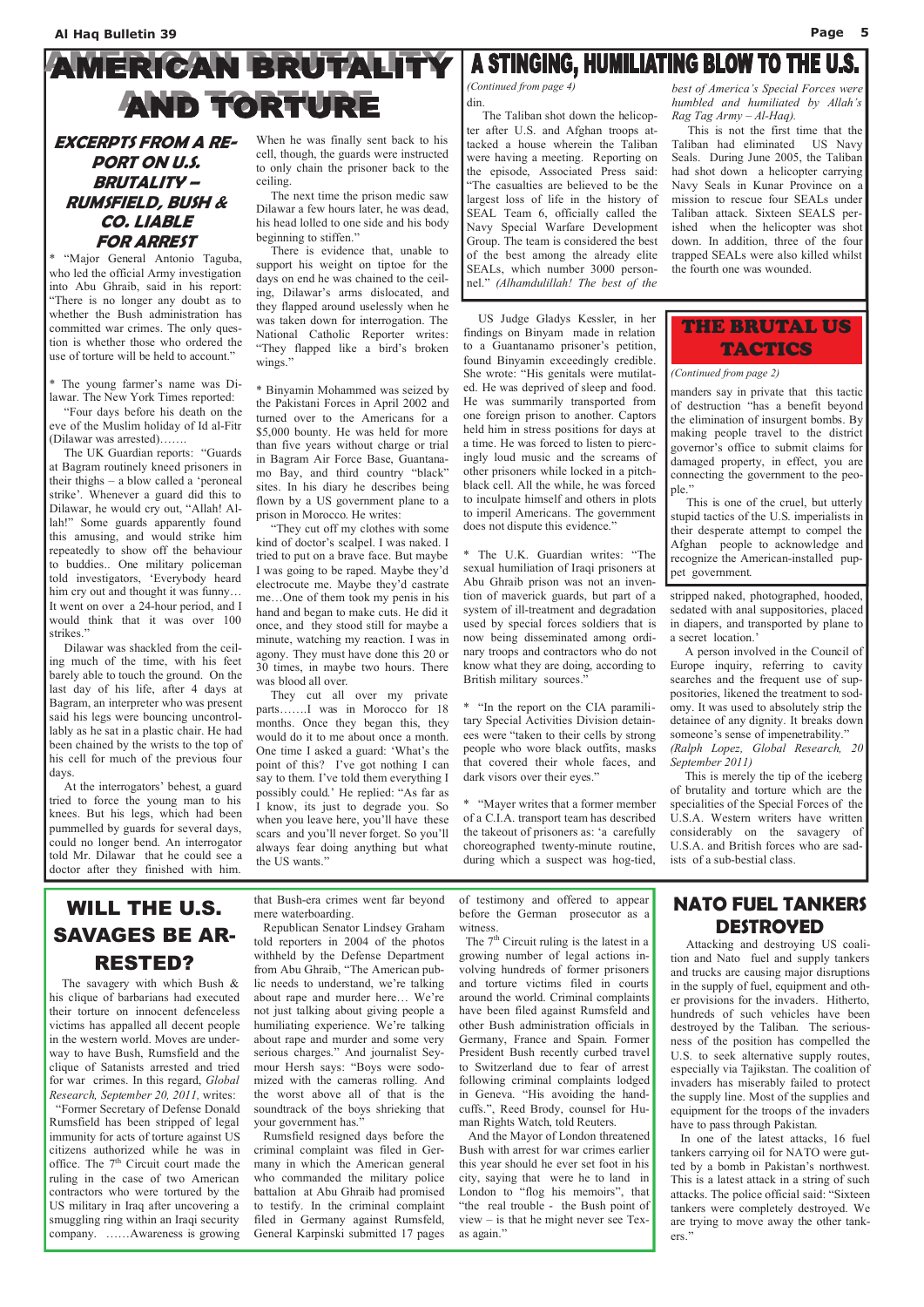# SUSPECTING TREACHERY - TALIBAN SCUTTLE NEGOTIATIONS

## CHIEF OF STAFF DAMNS THE CLIQUE OF SATANISTS – BUSH, RUMSFELD, CHENEY & CO.

 Former Secretary of State Colin Powell's Chief-of-Staff Col. Lawrence Wilkerson summarised on MSNBC earlier this year that soon, Saudi Arabia and Israel will be "the only two countries Cheney, Rumsfeld and the rest will travel to." According to Wilkerson 'authorization' for the

abuse went to the very top of the United States government. In a signed declaration in support of torture plaintiffs in a civil suit naming Rumsfeld in the US District Court for the District of Columbia, Col. Wilkerson, one of Rumsfeld's most vociferous critics, stated: "I am willing to testify in person regarding the content of this declaration, should that be necessary.' That declaration, among other things, affirmed that a documentary on the chilling murder of a 22-year-old Afghan farmer and a taxi driver in Afghanistan was 'accurate." (Global Research)

Absolute confidentiality had been a key condition for the meetings which were held in Germany and Qatar earlier this year between Tayeb Agha, Taliban leader Mullah Omar's former private secretary, and senior officials from the US State Department and Central Intelligence Agency. The meetings were chaired by Michael Steiner, Germany's special representative for Afghanistan and Pakistan.

The clandestine peace talks initiated by America smacks of treachery. All movements, including the Taliban, have their quota of traitors which at times are embedded in the top echelons of the leadership. The assassination of Burhanuddin Rabbaani, the latest inbetween negotiator, by the Taliban, and the unknown whereabouts of the Talib, Tayeb Agha, a very close associate of Mullah Omar, who was present at three meetings held in Germany and Qatar at the behest of the U.S.A., lends credibility to the Taliban's aversion for negotiating with the enemy at this stage of the Jihad.

 Whilst some at the helm may be inclined to a negotiated settlement with the enemy, the Taliban Movement as such –the rank and file and the commanders who are actively pursuing the Jihad in the battlefields, are in no mood for talks with the brutal enemy, for right now the U.S. has its tail between its legs, hence its over-eagerness with talks with a group which it had termed 'bandits'.

 Reporting on the secret talks, Dean Nelsom, Ben Farber in Kabul, of The Daily Telegraph writes:

### SECRET PEACE TALKS BETWEEN US AND TALI-BAN COLLAPSE

By Dean Nelson, Ben Farmer in Kabul 9:00PM BST 10 Aug 2011

The breakdown in the talks at such an early stage has led to recriminations and claims that the details of the meetings and the identity of the Taliban's chief negotiator were deliberately leaked by 'paranoid' **Afghan** government figures.

The talks were described as a preliminary exercise aimed at agreeing a series of confidence-building measures to persuade the Taliban that the United States and its allies are serious about a negotiated settlement, sources close to the talks told The Daily Telegraph.

They said Taliban leaders were extremely nervous about entering talks because of widespread scepticism among their own commanders who believed the Americans were only seeking dialogue to divide their movement and fears that any discussions would damage their own credibility.

But after only three sessions details

of two meetings in Germany and one in Qatar – held in March and April were leaked to the Washington Post and Der Spiegel news magazine which named Tayeb Agha as the key Taliban negotiator.

According to diplomatic sources and others close to the talks, Tayeb Agha has not been seen since and American officials have not been able to contact him through intermediaries in Quetta and Peshawar in Pakistan, where he is believed to live.

"The talks were a big deal, the real thing. I hope people will learn the lesson on the importance of confidentiality in the early stages. People in the US are horrified about what has happened," said one source close to the talks.

Sources in Kabul confirmed the talks appeared to have been "blown out of the water" by the publicity.

After years of the Taliban rejecting Hamid Karzai's overtures, news of contact with a senior aide to Mullah Omar had kindled cautious hope in Kabul.

Abdul Hakim Mujahid, the Taliban's former envoy to the United Nations and now a member of Mr Karzai's High Peace Council, told the Daily Telegraph in June that the contacts were "helpful".

He said: "[Tayeb Agha] is still very close to Mullah Mohammad Omar, it's a good sign. Not only close to Mullah Omar, but also close to Pakistan."

American officials had understood

the need for complete confidentiality but decided President Hamid Karzai's government had to be kept informed of developments.

Michael Semple, the former deputy European Union representative in Kabul and a leading expert on Taliban thinking, said the disclosure of the talks and the identification of Tayeb Agha was regarded as damaging by the insurgents.

"The Taliban have long claimed that they will drive the foreigners out by force before contemplating talks. They need a period of confidential contact to satisfy themselves that there is something serious on offer to warrant them taking the big step of acknowledging that negotiations have to start now and not after things have been settled on the battlefield," he said.

"When the fact that talks had taken place and the identity of the Taliban envoy were leaked the Taliban shifted into their version of damage control. The leadership put it about that the contacts were nothing out of the ordinary. They were just routine discussions about prisoner releases, which a movement at war has to undertake periodically.

"It is hardly surprising that the Taliban chose to downplay the significance of Tayyab Agha's mission. In terms of progress towards negotiations which might end the war, it has proved a case of one step forward and two steps back," he added.

## **TALKS WITH THE TALIBAN DISPLAY** THE DEFEAT OF THE U.S. & NATO

Way back in 2001 when the agressors - U.S.A with its coalition of 50 countries – thought that they had finally and conclusively eliminated the Mujahideen, Bush and his clique wrote off the Taliban as handful of bandits. However, after more than a decade of resolute defiance and heroic fighting which humbled the invaders, the enemy sees no option for a solution to provide an 'honourable' exit other than to open talks with Allah's Rag Tag Army – the Taliban.

 Such talks have been taking place discreetly over the past couple of years, and very earnestly during the course of this year. That such a brutal enemy wielding massive military power which is further buttressed by a coalition of the armies of several dozen countries, is prepared to sit down and negotiate 'peace' terms with a 'handful of bandits', displays

the precarious position in which the U.S. finds itself sinking into unknown depths of destruction.

 Recently when some Afghan government officials deliberately leaked information of these talks between the U.S. and the Taliban held in Germany and Qatar, the negotiations were officially called off due to the acute embarrassment to America. Despite the ostensible breakdown of the negotiations, talks are still continuing surreptitiously. However, the assassination of Burhanuddin Rabbaani, the go between negotiator – demonstrated the Taliban's unwillingness to negotiate with the enemy at this time when they (the Taliban) are riding on the crest of a wave in their Jihad against the U.S. enemy. Rabbaani's assassination dealt a severe blow to the negotiations.

## **MASSIVE EXPLOSION -**TALIBAN ATTACK **PLOUGHS TRAIL** OF ENEMY DESTRUCTION

On September 10, 2011, in Wardak Province, the Taliban targeted an American military centre in Sayidabad district. A truck laden with 10,000 kg of explosives was detonated. The U.S. bastion was razed to the ground by the resultant explosions. According to Taliban sources there were hundreds of American casualties and huge material losses. However, the U.S. admitted to only 80 of its troops injured. It is official U.S. policy to downplay and conceal the extent of the casualties suffered. Even if the Taliban figure is an 'exaggeration' as claimed by the enemy (U.S.A. and NATO), the concession that 80 of their troops were injured, conveys the extent of the damage caused by the Taliban attack carried out by a lone Mujahid driving the truck.

 Reporting the successful attack, Taliban sources said:

 "The American military centre in Sayyidabad was a well-protected military base. Surveillance aircraft were hovering over the centre around the clock. An air balloon valued at \$20 million kept watch over the adjacent neighbourhood within a radius of 15 km., and constantly took pictures of the area. Notwithstanding all the security measures, when the time for Allah's aid arrived, all of these devilish security measures

failed to protect them, both in the air and on the land.

 All their military equipment was paralyzed. A single Mujahid inflicted heavy and historical casualties on the enemy, killing and injuring about 250 Americans.

 An independent journalist and eye witness who have contacts with the Islamic Emirate, says on condition of anonymity, that when the explosives-loaded truck approached the gate of the military base, the Mujahid dexterously approached his target The district headquarter buildings and security outposts became heaps of debris in the wake of the colossal and deafening explosion. When the dust settled, there was no trace of any standing building, neither in the American military centre nor in the outpost. Those heavy and tall blast blocks and walls erected for security were no more. The air balloon laid topsy turvy. Soon after the explosion, ambulance helicopters were airlifting casualties until late in the evening in 16 sorties. According to eyewitnesses only 6 persons survived. The Taliban issued a clear message by way of the Sayyidabad attack, that they consider it their right to avenge the blood of Afghans."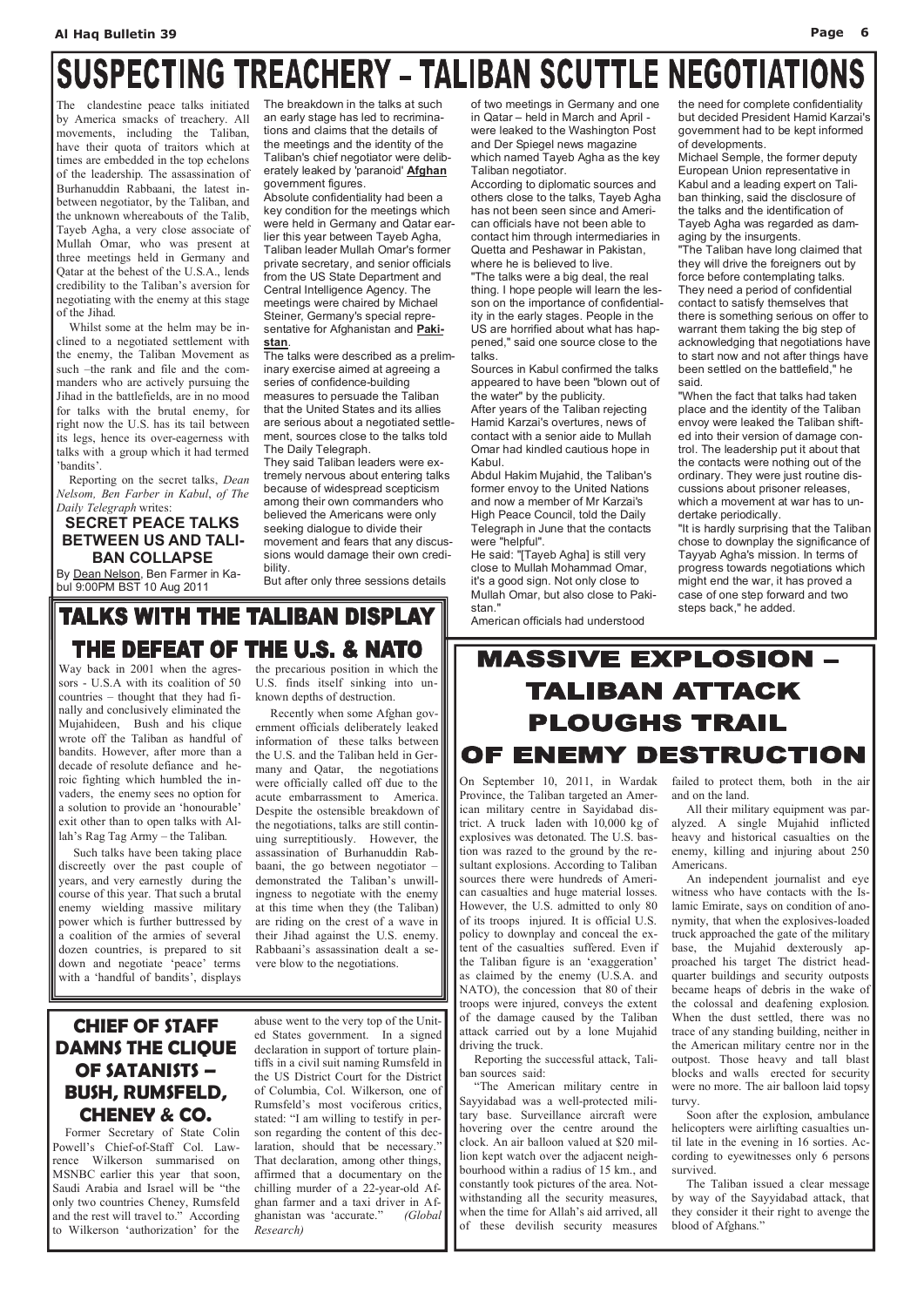## MUJAHIDEEN **ATTACKS**

Mujahideen attacks on the enemy forces of the U.S.A. and NATO, are daily episodes and too numerous to report. The following are some headlines issued by the Taliban.

\* 50 US AND AFGHAN SOL-DIERS KILLED: After a bloody battle of several days with the Mujahideen of Nuristan and Kunar Province, the district of Watpur was completely cleared of US-NATO forces, and their Afghan puppets. The enemy forces suffering heavy losses abandoned the district. In addition to the 50 killed, 3 helicopters were shot down. Subsequent to the defeat suffered by the invaders on the ground, the area was bombarded from the air for days. Houses were flattened and many civilians were killed. 13 Mujahideen were martyred and 10 wounded.

\* 17 KILLED, 9 VEHICLES DE-**STROYED IN GHAZNI:** The Mujahideen staged an attack on a US military supply convoy in Andar district of Ghazni Province. 17 security forces were killed, many wounded and 9 enemy vehicles destroyed.

\* 11 US-NATO INVADERS KILLED, 7 WOUNDED, 5 TANKS DESTROYED: In a clash with Mujahideen in Sarhawzah district of Patkita Province, 5 enemy tanks were wrecked, 7 enemy forces killed, and 2 Mujahideen martyred.

WAND: A report from Maiwand district says that heavy fighting broke out when Mujahideen attacked US invaders who landed in Kala Shamir's Mandozo area by helicopters. The invaders suffered many casualties in the ensuing fire fights.

\* ENEMY VEHICLE ELIMI-**NATED:** A land mine planted by the Mujahideen in Shanjoe's Qayyum Kala area ripped through a police veicle killing and wounding all aboard.

\* US TANK DESTROYED: In Qari Sada area of Marjah district, Mujahideen blew apart a US patrol tank, killing and wounding all aboard. Another 2 US soldiers on foot patrol were killed in a bomb attack.

\* 8 ANA PUPPETS KILLED: Mujahideen eliminated 8 members of ANA (Afghan National Army) in Zhiri's Nalgham area while 6 were wounded.

\* 4 US INVADERS KILLED IN **SANGIN:** In Sarwan Kala's Piegaw area, Sangin, 4 US troops were killed in an IED attack.

\* US BASE ATTACKED: Mujahideen attacked an American base in Arghanabad district's Surkh Sang area. The casualties could not be ascertained.

\* HEAVY FIGHTING IN MAI-

\* IED KILLS 7 PUPPET PO-LICE: Seven Afghan police of the U.S. puppet regime were killed when an IED tore through their vehicle near Delaram district while on the Kandahar-Heart highway.

\* DRONE SHOT DOWN: In Zabul Province's Arghanabad distrivt, Mujahideen shot down a drone in Surkh Sang area.

\* 10 JOINT ENEMY PERSON-NEL KILLED IN FARYAB: Mujahideen attacked three security posts located near to the Arab Bazaar area of Khawaja Manusa. In the attack 4 ISAF and 6 ANA soldiers were killed. Several others were wounded. The check posts were completely destroyed and three Zaranj motorbikes were seized. No Mujahideen were killed or even injured in the operation.

\* SPY PLANE DOWNED: Mujahideen shot down a pilotless U.S. spy plane in Kunar province, Khas district.

\* UAV SHOT DOWN: In Injeel district of Herat province, Mujahideen shot down an unmanned aerial vehicle (UAV) of ISAF.

\* 17 POLICEMEN KILLED: In a two hour long fight, the Mujahideen killed 17 policemen in Juzhan province.

\* THREE FRENCH TROOPS **KILLED:** Three French troops were killed and two wounded in an hour long clash with the Mujahideen..

\* U.S. TANK DESTROYED - 5 AMERICANS KILLED: An IED attack destroyed a U.S. tank and killed 5 American soldiers in Charkh district.

\* 4 NATO TROOPS KILLED – TANK DESTROYED: "In Sayebad district, Mujahideen blew up a NATO tank, killing 4 of its troops.

The above are cited as samples of the innumerable attacks staged by the Taliban.

## 19 KILLED IN TALIBAN AS-SAULT

 BBC NEWS reports: " At least 19 people are dead and many are injured after militants in Afghanistan stormed the provincial governor's compound in Parwan. Powerful explosions followed bursts of gunfire were heard in the provincial capital, Charikar, an hour's drive north-west of Kabul. The governor, Abdul Basir Salangi, told media from inside the compound that up to six suicide bombers had struck.

 The Taliban said they carried out the attack which lasted at least an hour. A suicide car bomb was detonated, after which five other militants wearing bomb vests broke into the compound, police said. "They managed to get inside the compound to the halls. The fighting went on for one hour." Fighting was so fierce that government forces were sometimes just a metre from their attackers.

 A meeting of security chiefs was under way when Sunday's attack occurred. Local police and intelligence chiefs were present, along with advisers from the international coalition."

## TALIBAN TACTICS SPARK PANIC

 "The killing of General Mohammed Daud Daud, the police commander for northern Afghanistan by a suicide bomber who infiltrated security wearing a police uniform, highlights a recent change in Taliban tactics, says the BBC's Bilal Sarwary in Kabul.

 Attacks by rogue soldiers or police and Taliban infiltrators have increased in frequency and ambition in recent months, say Afghan officials, and have sparked panic among President Hamid Karazai and his government. …..

 Until earlier this year, such attacks were sporadic and largely ignored by the authorities and the media. But when a militant dressed as a soldier managed to get past the fortified walls of the defence ministry headquarters in Kabul in April killing several soldiers before being shot dead, the government panicked. "The insurgents struck the very heart of the government," an official close to President Karzai told the BBC.

 A senior general with the country;s interior ministry said suicide attacks by rogue soldiers was like a recurring nightmare. The only difference is that these nightmares turn into reality."

## A DARING ATTACK

BBC NEWS reporting on the Taliban's tactics of launching attacks on high profile officials in the very heart of the enemy fortifications, says:

 "One of the most audacious of these attacks was on a team of US Special Forces, which was teaching Afghan soldiers how to fire mortars in the eastern province of Nagarhar. During a break from the training, an Afghan named Ezatullah, who had served with the border police for three years and had a spotless record, offered tea to the American trainers.

 The trainers relaxed, put their weapons down and removed their flak jackets waiting for the tea to arrive. It was then that Ezatullah opened fire, killing six of the Americans on the spot. Afghan policemen then killed Ezatullah. General Amarkhel said that investigators later found songs promoting Taliban activities on his mobile phone. The Taliban had recruited Ezatullah some time ago said General Amarkhel.

 The 'special' training received by the US Special Forces did not avail them against the lone Mujahid.

## CHECKPOINT DESTROYED

In an attack by the Taliban on a police checkpoint near to the city of Lashkargah in southern Afghanistan, eight policemen were killed, three wounded and one is missing. NATO had handed over this area to the Afghan puppet government when it withdrew its troops. The Taliban exercises considerable control in this area.

## ATTACK ON BANK-40 DEAD

In an attack on a Kabul bank, the Taliban killed 40 police officers who were collecting their salaries. More than 70 others were injured. Shooting continued for several hours.

## HONOUR AND DISGRACE

"(O Allah!) You grant honour to whomever You wish, and you disgrace whomever You wish." (Baqarah)

Top officials of Hosni Mubarak's regime have been convicted and jailed. Mubarak's Minister of Information was convicted on charges of corruption and jailed for seven years. Others also jailed are the former Minister of Interior and Tourism, the chief of state television and other high-ranking government personnel. Mubaarak himself is in jail awaiting his fate. These were 'powerful' men who ruled Egypt with a brutal grip, persecuting and torturing those who dared to speak up against Mubarak's injustice and tyranny. Overnight, Allah Azza Wa Jal had these 'high' and 'mighty' miniatures of Fir'oun deposed and imprisoned. Every nation, group and individual has a set term decreed by Allah Azza Wa Jal. When the final moment arrives, it will not be delayed by a moment.

## MUJAHIDEEN IN ACTION

"….Friday's strike was a three-phase attack, intelligence sources told the BBC. First, a suicide attacker detonated his explosive vest at a square in western Kabul where police were guarding a key intersection.

 Ten minutes later, a suicide car bomber detonated his vehicle outside the front gate of the British Council, destroying a wall, which allowed the attackers into the compound. A number of Afghan policemen were feared

to have been buried in the rubble.

 As the area was evacuated as many as nine insurgents armed with rocketpropelled grenades, heavy machine guns and AK-47s started firing as they ran towards the British Council building. Afghan and Nepalese guards fought the attackers until help arrived in the form of Afghan commandos and New Zealand special forces.

 A lone injured gunman managed to hold out in an area protected by armoured doors and glass before he was killed eight hours after the attack began." Allahu Akbar!

#### AMERICANS WEARY OF THE COSTLY WAR

The war in Afghanistan is costing the U.S. currently more than \$2 billion a week. Congressional leaders have criticized the war and the American public is weary of a war which seems to have no end.

### AMERICANS ARE HATED

"A farmer in a volatile district in the north-eastern province of Kunduz told the BBC: "As far as I am concerned, the American forces didn't make a difference to me and my village. So if they leave it won't affect me. They supported militias, commanders who kill, rape and loot here. They are hated for that at my village."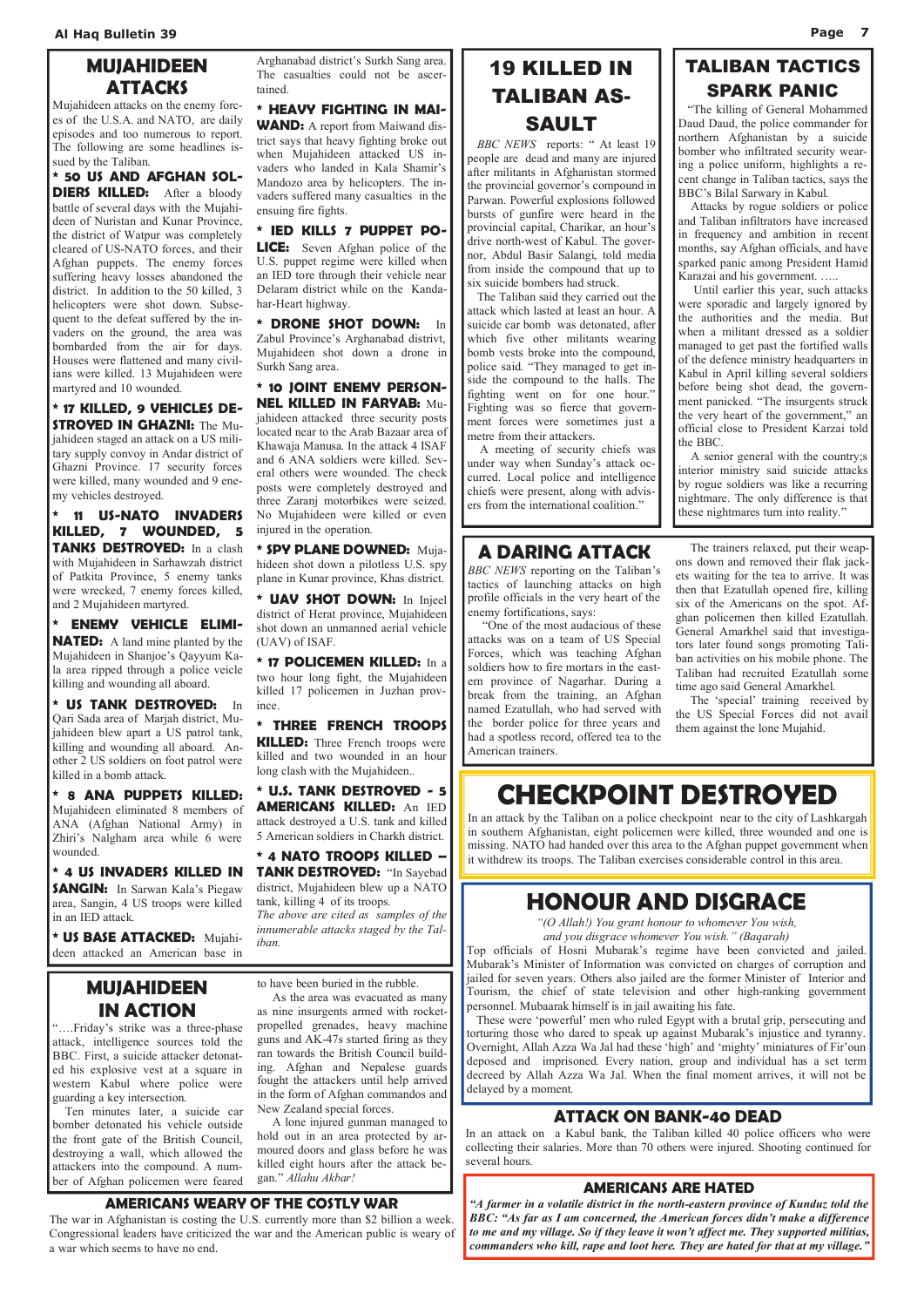#### U.S. HEAVY ARMOURED TANKS - A SIGN OF DESPERATION surgent fighters."

In a desperate attempt to stem the tide of defeat, the U.S. has deployed the most heavily armoured battle tanks for the first time against the Taliban. The Washington Post reported: "The U.S. military is sending a contingent of heavily armoured battle tanks to Afghanistan for the first time in the nineyear war, a shift that signals a further escalation in the aggressive tactics that have been employed by American forces this fall to attack the Taliban."

COMMENT: Despite its massive armoury of the most destructive weaponry which its technology can offer, and despite its formidable airforce, the U.S., NATO and their coalition of 50 countries have miserably failed to subdue the Taliban. On the contrary, the Taliban have delivered shattering blows and rebuffs to the invaders.

 Their murderous aerial bombardments, use of chemical bombs, long range guns, armoured vehicles of a variety of kind, and a large variety of other military equipment, have not brought victory for the U.S. aggressors. On the contrary, the Taliban have driven these kuffaar marauders from almost the entire countryside, and now the Taliban attack is concentrated on the cities where the U.S. and NATO have their headquarters. The introduction of the latest battle tanks signifies the abject weakness and de-

feat of the sophisticated U.S. and NATO forces and of all their Special and Elite forces against Allah's 'Rag Tag Army' - the Taliban - who are fighting the superpowers with small arms. May Allah Ta'ala grant them a resounding victory over the vile and brutal enemy whose speciality it is to pummel and destroy hamlets, little farming villages and peasants from the air with merciless bombardments.

Continuing, the Washington Post says: "The deployment of a company of M1 Abram tanks, which will be fielded by the Marines in the country's southwest, will allow ground forces to target insurgents from a greater distance – and with more of a lethal punch – than is possible from any other U.S. military vehicle. The 68-ton tanks are propelled by a jet engine and equipped with a 120mm main gun that can destroy a house more than a mile away."

COMMENT: The company of 68-ton hunks whose guns can destroy a house more than a mile away, has not brought any succour to the U.S. and NATO militaries. This report of the Washington Post was written on 19 November 2010. Almost a year after the deployment of the murderous tanks, almost all kuffaar forces have retreated from the interior and taken refuge in city barracks, fortifications and behind concrete blast walls where

the Taliban are currently hitting these cowards who prey on women and children.

 The heavy armoured battle tanks have proven futile against the Taliban who are on the stampede sowing havoc among the ranks of coalition forces. Whilst the tanks were introduced to strike at the Taliban far away from the cities, the Taliban are striking in the cities. Thus the tanks are used only to destroy the simple homes and hamlets of countryside dwellers to drive fear into them. But all is in vain. No amount of armour, bombardment, humvees, tanks, etc., will save America's skin.

Pakistani politicians have rejected US allegations that its military was supporting the Haqqani network and have thrown their support behind the country's most powerful institution in its diplomatic confrontation with the US. The claims by Admiral Mike Mullen led to a crisis-like atmosphere in Islamabad, with fears of US military action uppermost in many minds. Yousuf Raza Gilani, Pakistan's prime minister, summoned the country's political party leaders to a meeting to discuss the US claims about the country's spy agency, the Inter-Services Intelligence Directorate, or ISI, and perceived threats of an attack. They agreed to a vaguely worded resolution late on Thursday that called for peace with fighters in Afghanistan, an apparent rejection of US demands

 Continuing its report, the Washington Post says: "A U.S. officer familiar with the decision said the tanks will be used initially in parts of northern Helmand province, where the Marines have been engaged in intense combat against resilient Taliban cells that typically are armed with assault rifles, rocket-propelled grenades and homemade bombs. "The tanks bring awe, shock and firepower," the officer said

 Although the officer acknowledged that the use of tanks this many years into the war could be seen as a sign of desperation by some Afghans and Americans, he said they will provide the Marines with an important new tool in missions to flush out pockets of in-

COMMENT: In fact, the introduction of the tanks is not only a sign of desperation. It is a sign of the impending defeat and humiliation which stare the U.S. and NATO in the face, hence these enemies are pushing for the establishment of a Taliban office in Qatar for pursuing 'peace' talks. These kuffaar have no option but to concede the 'resilience' of the Taliban fighters and the virtual impossibility of fighting them hand to hand. The Marines, the Seals and all their Elite and Special Forces forget about their specialist training and their super weapons when they are on the ground facing the Taliban whose only weapons are the assault rifles and RPGs. The Auliya have said that the power of the Muslim is in his heart while the power of the kaafir and munaafiq is in his hand. Against the formidable spiritual power of the heart, the physical power of the hand lapses into paralysis.

 Alhamdulillah! The Rag Tag Army of Allah Azza Wa Jal is never awed, never shocked and never daunted by the firepower and the huge hunks of the battle tanks of the U.S. The Taliban have their ways of dealing with these tanks.

Maulana Jalaluddin Haqqaani with his approximately one thousand Mujahideen has been actively involved in Jihaad for many decades. His role against the Soviets was pivotal, and today it is the same against the U.S. and its coalition of aggressors. Today, Maulana Jalaluddin Haqqaani, due to old age, is not very active in the battlefield. However, his son, Siraajuddin has proven to be a stalwart of Jihad just as his father. The Haqqaani Movement is being led now by Sirajuddin.

 He is sowing havoc in the ranks of America and NATO. Unable to defeat these Mujahiddin in the battlefield, America is now threatening and demanding Pakistan to take action against Maulana Jalauddin and his Mujahideen. However, Pakistan – the government, the military and all institutions – has firmly rebutted the demand of the U.S. Aljazeerah reports as follows:

that the Pakistani army attack the Haqqani network.

 In a perceived effort to relieve tensions between US-Pakistan relations, President Barack Obama did not endorse Mullen's comments, instead choosing to state that the intelligence on the nature of the relationship between the ISI and the Haqqani network is "not as clear".

 "The intelligence is not as clear as we might like in terms to what exactly that relationship is," Obama said on Friday in a radio interview.

 A message of reassurance, that "there will be no [US] boots on the ground" in Pakistan, was communicated to [the Pakistanis]", an unnamed senior US official told the Reuters news agency on Friday.

#### Main enemy

The Haqqani network, which is reportedly based in Pakistan and has close relations with the Taliban, are thought to have introduced suicide bombing to Afghanistan.

 US officials say the group is based on the Pakistani side of the border and is responsible for much of the violence in Afghanistan.

 They have long talked with Islamabad about links between Pakistan and the Haqqani network, but those discussions were mostly held in private, in the hope that the South Asian country could gradually be persuaded to sever the purported ties with the group.

 But Mullen, American's most senior military official, seemed to signal a new approach with his claims made last Friday, calling the Haqqani network a "veritable arm" of the ISI.

#### 'Baseless' allegations

Pakistani officials responded to Washington's change in tone with Thursday's resolution, saying Mullen's comments were "baseless" and hurt the country's co-operation with the US, echoing the line taken by the government and the army.

 The resolution went on to say the US should seek dialogue with Pakistanis in the tribal regions close to Afghanistan, in a reference to fighters there battling the Pakistani state.

 Such a position has long been popular with religious parties, whose rhetoric paints the US - not the Taliban and al-Qaeda - as the main enemy facing the country.

 Few expected the delegates to stake out a position that challenged the army, which largely formulates the country's foreign policy, so their rhetoric was mostly symbolic.

 Still, it was a signal to the US that the country's elected representatives supported the military, and as such will do nothing to ease strains with the US.

 The resolution also referenced veiled US threats of unilateral action

against the Haqqanis if Pakistan does not act, saying the "the Pakistani nation affirms its full solidarity and support for the armed forces of Pakistan in defeating any threat to national security".

#### Suspected US drone attack

The Islamabad meeting was addressed by Lieutenant-General Ahmed Shuja Pasha, the head of the ISI, who was quoted as saying that his organisation was in contact with the Haqqani's "political wing".

 "The ISI chief explained that Haqqani network has three or more wings and we have no links with its militant wing but we keep liaison with its political wing for peace in Afghanistan," Imran Khan, a leading politician, said after the meeting broke up."

## TORTURE OF THE BRITISH COWARDS

A torture episode in Iraq enacted by the British:

"….Even the moment of Baha Mousa's arrest has never been truly investigated. Colonel Daoud Mousa – for Baha's father was a senior police officer, permitted by the British to carry a pistol and wear a blue uniform, hardly the father of a terrorist – actually saw his boy after his arrest, lying under orders on the floor of the hotel in which he worked.

 The soldiers had found some weapons – perfectly normal in Basra where almost every household contained guns – but what the British didn't want to talk about just then was that Baha had told his father that several British troops had opened the hotel's safe and had stuffed currency into their pockets. That, Colonel Mousa believed, was the real reason he was killed. Baha had been a snitch. He was a witness to theft.

 When I went to see one of Baha's friends – newly released by his British killers – he appeared to have lost a kidney to the treatment he had received. He wept, His face was blue with bruises. Baha Mousa's nose was broken. There was blood above the corpse's mouth. The skin had been ripped off his wrists. According to his friend, Baha had been crying and pleading for his life from beneath his hood. "They gave us the names of footballers and cursed us with them as they attacked us, " he said. "They were kick-boxing us in the chest and between the legs and in the back…." Baha's friend said. "He kept asking them to take the bag off and said he was suffocating. But they laughed at him and kicked him more.." (Robert Fisk) This is the standard practice of the security forces of the cowardly British and U.S. kuffaar. Their sadism shames even devils and barbarians.

# THE HAQQAANI MUJAHIDEEN PAKISTAN REJECTS U.S. DEMAND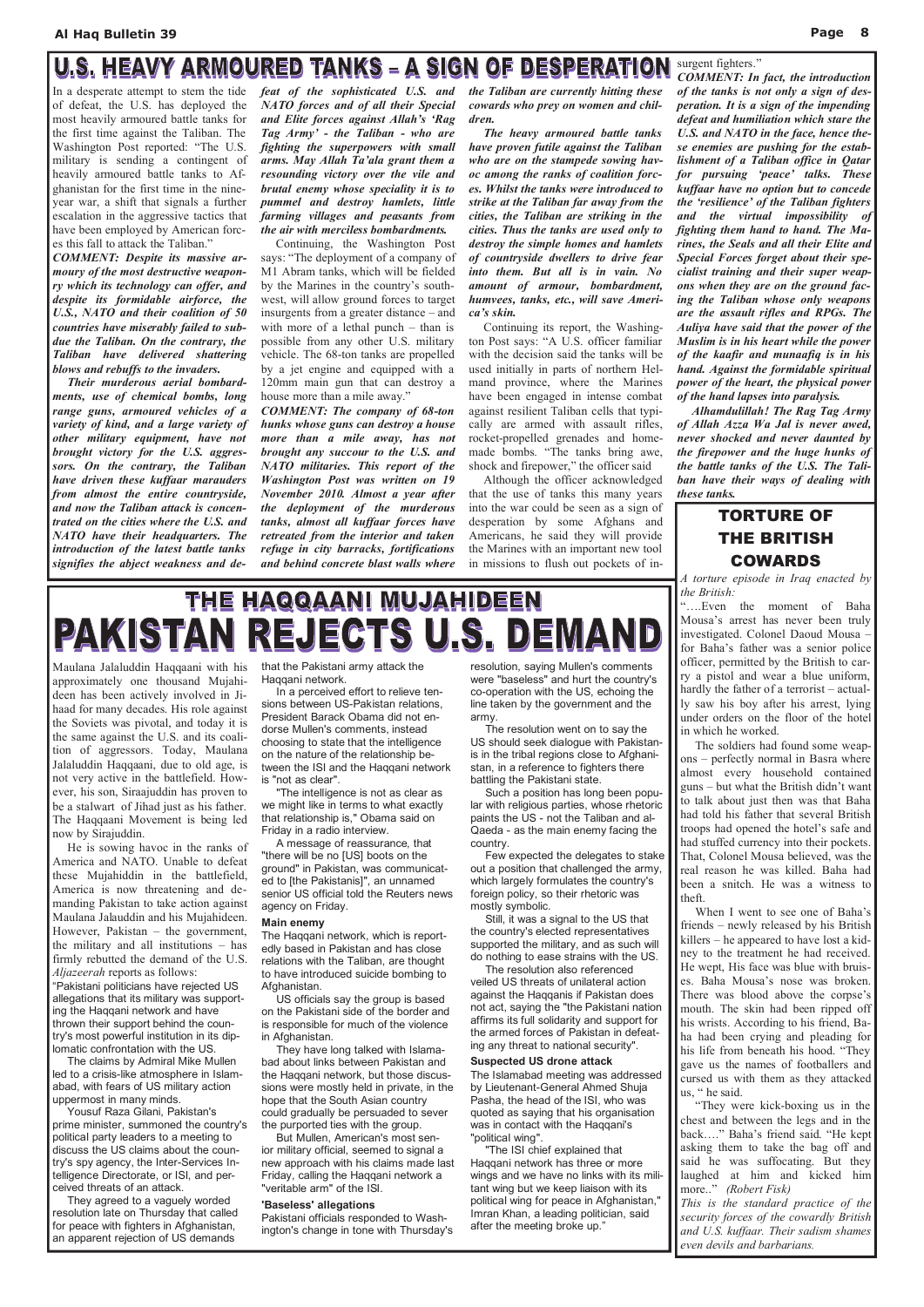# **SAUDI ARABIA - SLAVE OF THE U.S**

In subservience to its master, the U.S.A., the king of Saudi Arabia, has abandoned many institutions of the Shariah to conform with the kufr demands of the feminist movements spawned by the western kuffaar. King Abdullah recently announced, in total disregard of the Shariah's law of Hijaab (Purdah), that women will be given the right to join the Shura (Advisory) Council, and participate in municipal elections. Dancing to the tune of his master, America, the Saudi king said: "Because we refuse to marginalise women in society in all roles that comply with the shariah, we have decided after deliberation with our senior ulama (sic!) to involve women in the Shura Council…"

 The establishment 'ulama' of Saudi Arabia are prime examples of the Ulama-e-Soo' (evil ulama) who betray Allah Ta'ala, His Rasool and the Ummah by selling the Deen for a miserable worldly price paid to them by the Saudi king. The 'fatwas' of these evil ulama

With one decree of *ghutha*, to appease the U.S. the Saudi king has rejected the Shariah's entire institution of

are corrupt rubbish ordered by the king to justify the implementation of American immoral policies and institutions.

 In effect, the wayward miscreant implied by the ghutha he has disgorged at America's behest that the Qur'aan, Rasulullah (sallallahu alayhi wasallam), the Sahaabah and the entire Ummah of fourteen centuries have committed a grave injustice to women for having debarred them from conducting themselves as males. The Saudi American puppet by his stupid statement conveys that the Qur'aan in declaring: "Men are the rulers over women…" has erred, Nauthubillah, and that Rasulullah (sallallahu alayhi wasallam) has 'marginalised – whatever this rubbish means – women when he commanded: "Relegate them (women) to the back in the way Allah has relegated them to the back)."

Hijaab which even his immediate predecessors, his father and brothers, had vigourously enforced. The king has opened the doors wide for the introduction of zina and immorality which his decree is importing from the U.S.A. While Saudi Arabia's rapid drift from the Deen is lamentable, it is not surprising. After all, the stage has to be set for Arab women to gyrate around idols as predicted by Rasulullah (sallallahu alayhi wasallam). The lot of initiating idolatry and immorality in the sacred Land of Hijaaz has befallen King Abdullah.

 The king is labouring under a colossal misapprehension that the U.S.A. will be his saviour when the very people whom he is emancipating from the sacred fetters of the Shariah rally to eliminate him. He is destined to follow Hosni Mubarak and his ilk of tyrants. The king is also dwelling in massive self-deception to believe that the U.S. will be able to save his regime in the

event of an external attack. The Saudi rulers are obsessed with a possible Iranian attack. The relationship between America and Saudi Arabia is artificial and will evaporate whenever it suits the interests of the king's bosom friend, the U.S.A.

 Total U.S. control over the oil wealth of Saudi Arabia is being spearheaded by the murtaddah feminist movement spawned by America. These murtaddah feminists are the seeds of the elimination of the Saudi regime and the tools for the furtherance of the conspiracies of the West against Islam. All women who clamour for 'equality' with males in domains outside the confines of the home are murtaddahs (heretics – beyond the pale of Islam), for they scorn and reject every divine restriction of Islam's institution of Hijaab. They stupidly and ludicrously ape the immoral women of the West. Since the king has ignored Rasulullah's precept: "Never will prosper a nation who assigns its affairs to a woman.", King Abdullah has written the death sentence of his regime with his own hands.

# SUICIDE OF U.S. SOLDIERS – EFFECTS OF THE IMMORAL WARS

## SUICIDE CLAIMS MORE U.S. MILITARY LIVES THAN THE AFGHAN WAR

(Extracts from a report by James Cogan, August 13, 2011, Global Research)

"American military personnel are continuing to take their own lives in unprecedented numbers, as the wars in Afghanistan and Iraq drag on. By late November, at least 334 members of the armed forces had committed suicide in 2009, more than the 319 who were killed in Afghanistan or the 150 who

#### died in Iraq.

 For every death, at least five members of the armed forces were hospitalised for attempting to take their life……The Defence Survey of Health-Related Behaviors also found "dangerous levels" of alcohol abuse and the illicit use of drugs has seriously impacted on the physical and mental health of the victims.

 The suicide figures for serving personnel are only one indication. The most alarming statistics are those on mental illness related to the hundreds of thousands of veterans of the two wars who have left the military and sought to reintegrate into civilian life. ……As many as 20 to 30 percent of veterans suffer some degree of Post Traumatic Stress Disorder (PTSD), hindering their

ability to hold jobs, maintain relationships, overcome substance abuse, and in some cases, maintain their will to live.

 …….Since its 24-hour, seven-days a week suicide hotline was belatedly established in July 2007, it has counselled over 185,000 veterans or their families and claims to have prevented at least 5,000 suicides. People who served in either Iraq or Afghanistan make up a growing proportion of the 6,400 veterans that VA estimates take their own lives each year.

 American society will continue to pay for the harm caused by the Iraq and Afghan wars for decades to come. There is a growing medical consensus that a significant factor in PTSD is actual physical damage to the brain. Developments in vehicle and body armour, combined with advances in medical treatment, have enabled thousands of soldiers to survive bomb blasts that might have taken their lives in earlier conflicts. They survive with trauma to their brain however.

 The Defence Centers of Excellenace for Psychological Health and Traumatic Brain Injury estimated in early 2009 that between 45,000 to 90,000 veterans of the two wars had been left with "severe and lasting symptoms" of brain injury. Overall, the Defence Department estimates that as many as 20 percent of veterans had suffered some degree of brain injury due to bomb blasts while in Iraq or Afghanistan – a staggering 360,000 men and women."

## **DEADLY TALIBAN ATTACK ON POLICE HQ**

#### BBC NEWS reports:

 A Taliban raid on the southern Afghan city of Kandahar has killed 19 people, including 15 policemen, officials say. Militants armed with suicide bombs, guns and rocket-propelled grenades struck the police headquarters in the city centre. Explosions shook the

area as Afghan security forces battled the attackers for several hours.

 Dozens of people were reported injured in the attack on the city. The Nato-led International Security Assistance Force said besides the 15 policemen, one Afghan intelligence official,

two Afghan soldiers and two civilians were killed.

 It began with several explosions near the headquarters of the provincial police. Several militants wearing explosives vests then occupied a multistorey wedding venue opposite the police headquarters and rained machine gun fire and grenades down on the police.

## **HOW THE U.S. PLANS TO MAINTAIN ITS PRESENCE AT BAGRAM**

 There have been a number of assassinations and suicide attacks in Kandahar in recent months despite the presence of thousands of international troops in the province.

## THE INVADERS ARE PERISHING

"More foreign troops in Afghanistan were killed in April and May of this year, the early stages of the fighting season, than in the same months of any year of the decade-long conflict. The death toll for international forces in April and May was 110. (This is the under-stated 'official' figure. Their casualties are substantially higher – Al-Haq)

 Since they announced the start of the offensive in late April this year, the Taliban and other rebels have launched a string of high-profile attacks. A total of 711 troops from NATO-led International Security Assistance Force (ISAF) were killed last year." (Agence France-Presse)

The U.S. conspiracy for maintaining its presence at Bagram airbase requires perpetual strife, anarchy, and internecine warfare in Afghanistan. As long as the Afghans perpetuate their infighting, the U.S. is guaranteed resident rights at Bagram airbase. It will therefore be in the colonial interests of the U.S. to ensure that it keeps the various Afghan groups well supplied with weapons to sustain the blood-letting in Afghanistan. This satanic plot is designed to keep the Taliban fighting the Afghan army and the puppet government created by the U.S. As long as they fight and kill one another, America will feel safe in Bagram. America cannot afford the focus of the warring factions to be diverted to Bagram. It is not far-fetched to theorize that in the event of the Taliban lacking adequate weapons to hold itself against the Afghan army, the U.S. will unhesitatingly employ Pakistan's Interservice Intelligence Agency (I.S.A ) to

act as a conduit to provide the necessary weaponry, etc. for sustaining the conflagration. This is the game of the U.S. in Iraq today.

 The anarchy in Iraq is a well-planned conspiracy of the U.S.A. By arming the various groups and tribes, the high temperature of the fighting is maintained. As long as Iraqis kill Iraqis in the cities, the West is able to peacefully siphon off the oil. The oil wells are all under U.S. so-called 'protection'. While Iraqis are busy mutually slitting their own throats, the U.S. is busy pumping out and pirating the oil to bail out its hopeless economy sliding wildly into an abyss of bankruptcy. The only way the U.S. will leave Bagram is if the Taliban can militarily dislodge the aggressors. There is no other way. But that time too will arrive, Insha'Allah. The ultimate decree is Allah's.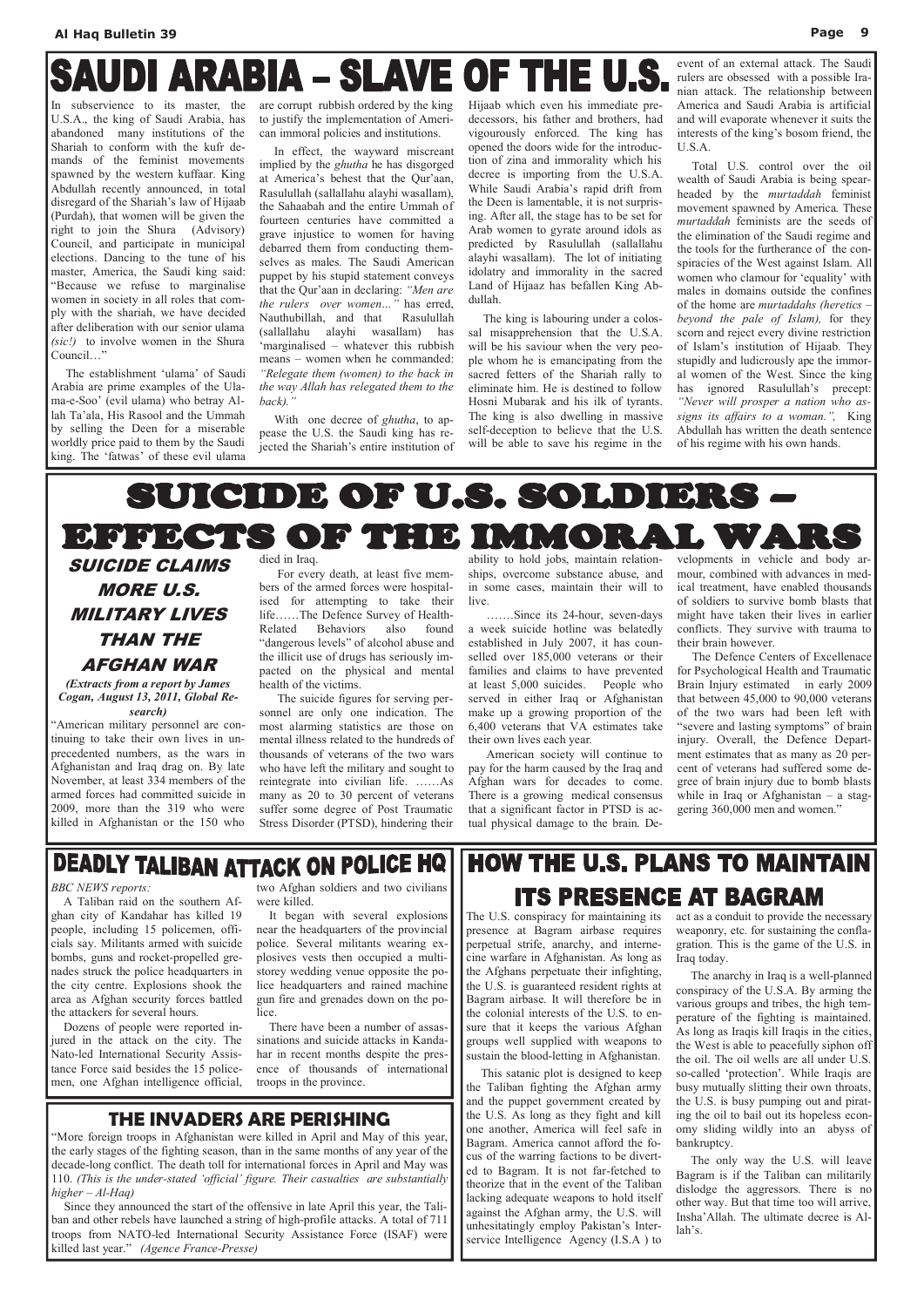# THE INVASION WAS TO ELIMINATE THE TALIBAN

When the U.S., Nato and their gangs of marauders invaded Afghanistan in 2001, their declared objective arrogantly trumped was to eliminate the Taliban 'terrorists'. Their slogans and clichés were designed to burnish their image as saviours of the world from the scourge of 'terrorism' – the hue with which they relentlessly struggled to portray the Taliban. Never would they speak to these 'terrorists' and 'bandits'. The sole objective was to destroy and annihilate the Taliban. But their nascence of the adversary who was arraigned against them in the battlefield has today constrained these aggressors to eat their words and sue for peace. They are begging for peace.

 On the other hand, the Taliban are currently in no mood for negotiations and peace-talks. They are riding on the crest of a wave leading to victory and

defeat for the U.S., NATO and the gang of almost 50 countries constituting the coalition. Thus, they eliminated Rabbaani who was appointed by the U.S. to negotiate with the Taliban.

 Recently, just a couple of days after the U.S. wooing the 'terrorists' in desperate bids for negotiations, the Taliban staged an audacious attack on the Inter-Continental hotel in Kabul where about 50 foreigners, including U.S. government and military personnel, were killed and wounded.

 The hotel owned by the state was hosting delegates who were attending an Afghan security conference when the Taliban struck. Armed with rocketpropelled grenades, AK-47 Assault rifles and other weapons, they stormed the fortified hotel.

 The Taliban have also escalated the Jihad with daily attacks in the heart of U.S. and Nato headquarters in the capital city, Kabul. Days before this attack, Associated Press reported:

 "Earlier on Tuesday, officials from the US, Pakistan and Afghanistan met in the capital to discuss prospects for making peace with the Taliban insurgents to end the nearly decade-long war. "The fact that we are discussing reconciliation in great detail is success and progress, but challenges remain and we are reminded of that on an almost daily basis by violence", Jawed Ludin, Afghanistan's deputy foreign minister, said at a news conference.

 The attack (i.e. on the hotel) occurred nearly a week after President Barack Obama announced he was withdrawing 33,000 US troops from Afghanistan and would end the American combat role by the end of 2014. It (the attack) took place the day before a con-

ference was scheduled in Kabul to discuss plans for Afghan security forces to take the lead for securing an increasing number of areas of the country."

 Behind the scenes endeavours have been continuing to bring the Taliban to the negotiating table, and now the U.S. desire is for a Taliban office to operate in Qatar. That America is so keen to make peace with the 'terrorists' whom they had vowed to eliminate testifies to the defeat which the U.S. has sobered up to accept.

 When the Muslim army is on the way to victory, then peace with the enemy is not permissible. The only option for the enemy is to accept defeat. The Qur'aan Majeed states:

"Do not weaken (your) resolve nor call towards peace. You (O Mu'mineen!) will be victorious Allah is with you, and He will not allow your deeds to go to waste."

(Aayat 35, Surah Muhammad).

# THE BRUTALITY OF THE U.S. COWARDS

## THE 'BRAVERY' OF TARGETING UNAVENTENT CIVILIANS

(Ahmed Barqawi, Active Post) How easily the value of a human life diminishes when the victims are "merely" Afghan civilians? And how impetuously the collective loss of innocent lives in that miserable part of the world can be written off as "collateral damage"; a rather callous catchphrase that sure gets tossed around casually by imperial powers to validate their own crimes and further anesthetize world public opinion. We were told that bin Laden was caught in Pakistan, executed and his corpse was thrown into the sea, yet somewhere in a remote and impoverished village in southwest Afghanistan children are still being ravaged everyday by the overpowering reality of an ongoing foreign occupation, drone warfare, and all sorts of "intelligent weapons" run by not so intelligent Western politicians.

Imagine being abruptly awoken in the middle of the night to the deafening blasts of bombs falling on your house; you take a couple of seconds to try and shake yourself out of this awful dream, but the shrieking sounds of your children screaming themselves hoarse leaves no room

> TALIBAN ON THE **MOVE**

for doubt that it is real. The scorch-

ing thick cloud of dust fills your throat and inflames your eyes; and before you even think what to make of what's happening, a second bomb is dropped to finish off what the first one didn't. You feel the ground beneath you rattle and entire walls collapse before an ominous silence takes over; no screaming, not even a breathing sound is heard in a house full of people . . . only the buzzing noise of a NATO fighter jet (which by now you know by heart) fading into the distance. You realize that in a matter of minutes your whole world has violently changed, and in a very horrible way.

This is not some far-fetched scenario or one of those only-in-the-movies moments; this is exactly what happened late last month, on May 28th.

Just before midnight, an unwarranted NATO air raid targeted two civilian houses in a rural area of Afghanistan's Helmand province, killing two women and twelve children (including a two-year-old baby); allegedly mistaking them for -- well, what else other than "Taliban insurgents".

Nour Agha, the grief-stricken father, was a first-hand witness to the savage killing of his entire family. He reportedly said: "My house was bombarded in the middle of the night and my children were killed. The Tal-

iban were far away from my home,

why was my house bombed?" Sadly death has become a very compelling commodity in Afghanistan; especially the type that comes from above with such brutal inevitability.

As bereaved family members and neighbors of the victims were franticly scavenging through the rubble of the two destroyed residential compounds, searching for the scattered remains of their loved ones, International Security Assistance Force (ISAF) Commander for the southwest region of Afghanistan, Maj. Gen. John Toolan, said in an attempt to justify the unjustifiable: "I ask that the Afghan people continue to trust and assist their security forces, so that together we can stop the senseless killing brought upon us by an enemy who wants to exploit the Afghan people through fear and violence."

But isn't that exactly what the United States is doing? Exploiting entire nations through excessive military might and intimidation solely to nourish its pathological hegemonic ambitions and further advance its geopolitical interests in Southeast Asia and the Middle East?

Case in point: early last March, in typical NATO fashion, ISAF forces "accidentally" killed nine Afghan children (aged 7 to 12) while they were collecting wood to heat their homes in a mountainous area in Kunar Province. And just like Maj. Gen.

Toolan, General David Petraeus issued a carefully worded statement; not offering an investigation, but a brief apology stating that "these deaths should never have happened"; that the bloody episode was a result of a "miscommunication" between the aircrew and the troops on the ground who -- and this is the best bit -- identified children under the age of twelve as "armed and dangerous militants". That statement was the only justice General Petraeus could afford to the victims' families.

With the increasing toll of civilians killed from NATO operations in the country it is hard to believe that Western coalition forces cannot possibly avoid casualties among innocent civilians; especially with all the high-tech laser guided missiles, "smart" bombs, and advanced assault weaponry with so-called "pinpoint accuracy." Not to mention of course the untold numbers of onthe-ground intelligence-gathering units and collaborators; but, hey, then again it could be just the thrill of flying a state-of-the-art military aircraft over a civilian population, combined with the intoxication of enjoying the god-like power in deciding with the push of a button who will die and who will live. The "bravery" of an armed foreign soldier targeting defenseless children from a Black Hawk helicopter is astonishing indeed.

## AFGHANISTAN — THEIR HELL-HOLE

 $\#$   $\rightarrow$   $\#$ 

And a decade of conflict has left many dead. The UN says that more than 10,000 civilians have died in violence in the past five years alone. More than 2,500 international troops have been killed—most of them American. The conflict has already surpassed Vietnam to become the longest war in US history. (BBC News)

In recent months Afghanistan has seen a string of brazen assaults on major cities and military targets as well as high profile assassinations, such as the killing last month of Afghan peace envoy and former president Burhanuddin Rabbani. Mr Karzai said that it was a "serious shortcoming" that the Taliban were able to launch such spectacular attacks. (BBC News)

THEY ADMIT DEFEAT President Hamid Karzai has said his government and Nato have failed to provide Afghans with security, 10 years after the Taliban were overthrown. (BBC News)

#### DEFEAT After a decade of fighting in Afghanistan, retired Army General Stanley McChrystal estimated that the coalition was "a little better than" half way to achieving its military ambitions, adding that the US began the war with a "frighteningly simplistic"

view. (BBC News)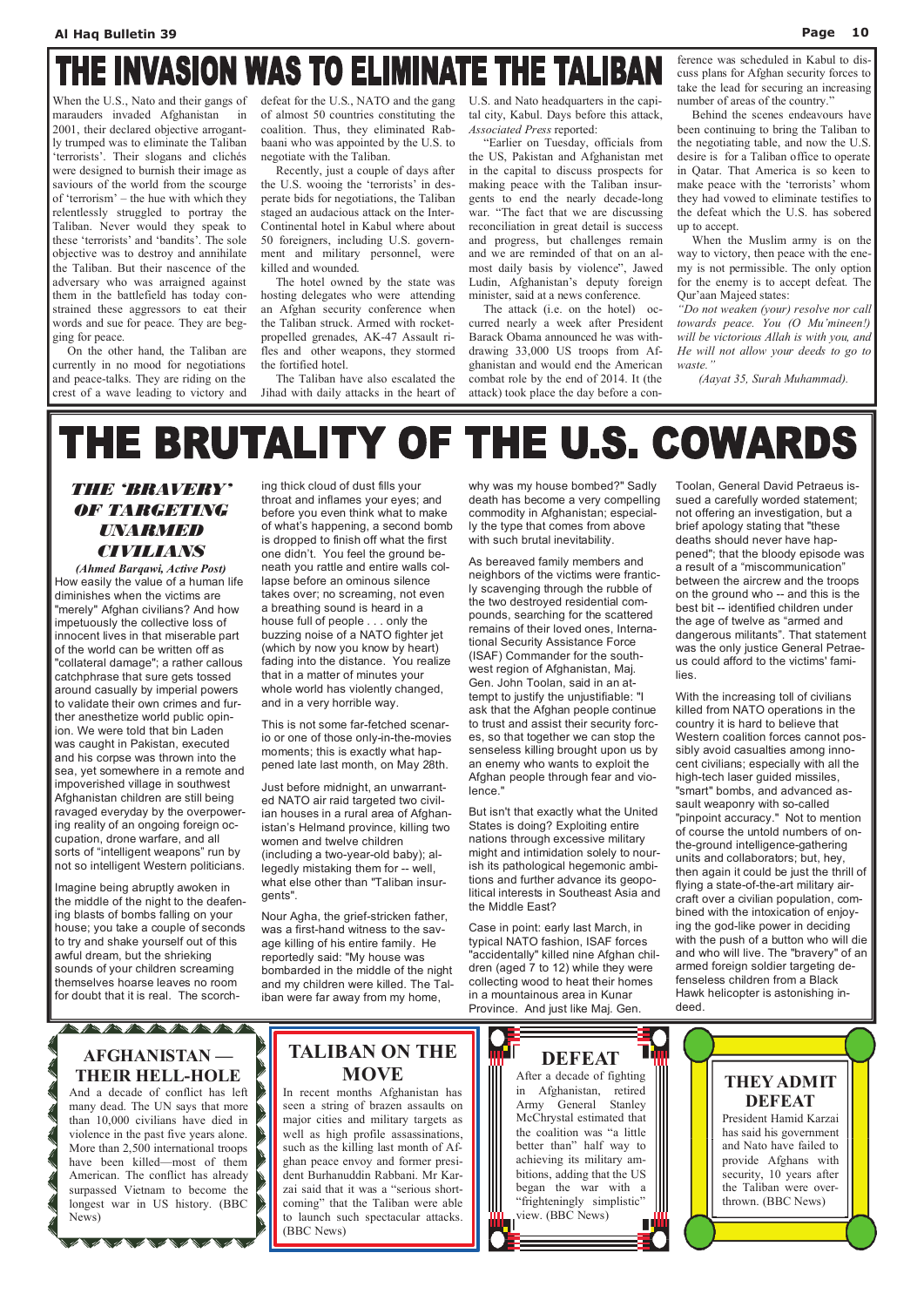# THE U.S. STRATEGY - ITS DEFEAT AND WITHDRAWAL

Defeated on the battlefields of the Afghan Jihad, the U.S. as well as its coalition partners in aggression and brutality, have announced their phased withdrawal, and to end combat operations. More than ten years of war at a monthly cost of  $$10$  billion – a staggering  $$6$ trillion since the brutal invasion – the U.S., Nato and its coalition partners have sobered up to realize that the Taliban are indefatiguable Mujahideen who have delivered not only shattering rebuffs to the armies of the world's superpowers, but have convincingly exploded the myth of the 'invincibility' of U.S. and NATO militaries. The Taliban have demonstrated conclusively the superiority of the power of Imaan, and the eternal truth of the Qur'aan Shareef which states: With a bankrupt economy, thousands of its soldiers killed and maimed, innumerable suicides of military personnel driven to insanity by the Iraq and Afghan wars, humiliation of its elite and special forces at the hands of the rustic Talibaan Mujahideen, and hundreds of thousands of war veterans suffering from various degrees of madness, the U.S. is like an injured whimpering dog blaming Pakistan for its woes.

"They (kuffaar) cannot fight you with their coalition except from inside fortified barracks or from behind (blast) walls (as is the case in Afghanistan and Iraq). You think that they (their coalition) is a united front, whilst (in reality) their hearts are torn asunder (each one having mistrust and aversion for the other). That is because they are people without intelligence."

 The reality on the ground, namely, defeat upon defeat on the battlefields, have brought about the cessation of combat operations. The decision has been imposed on the U.S. by the Taliban who roam freely across the greater part of the country. They control most of Afghanistan, and have established their writ.

 The frantic attempts to engage the Taliban in negotiations is abundant testimony for the defeat of the U.S. superpower and NATO.

Its mind-boggling that 10 years and \$5.4 trillion dollars later, the situation is exactly the same. Washington still badly wants 'its' pipeline – which in fact will be a winning game mostly for commodity traders, global finance majors and Western energy giants. This whole saga might have been accomplished without a superpower bankrupting itself, and without immense, atrocious, sustained loss of life."

 While the U.S. will withdraw its forces from the fighting zones and cease combat operations, it has no intention of abandoning the Bagram airbase which it has developed into one of its largest military bases in the world. Despite the quagmire into which the U.S. has sunk in Afghanistan, it is not prepared to abandon the Bagram airbase which is vital for it in case of war with China and Russia.

 The other vital consideration which does not allow the U.S. to abandon Bagram is the important gas pipeline planned to run through Central Asia,

Afghanistan and Pakistan. Commenting on this issue, Al Jazeera, citing Pepe Escobar of the Asia Times, writes:

 "It all comes back, once again, to Pipelinestan – and one of its outstanding chimeras – the Turkmenistan / Afghanistan /Pakistan (TAP) gas pipeline. The U.S. corporate media simply refuse to cover what is one of the most important stories of the early  $21<sup>st</sup>$  century. Washington has badly wanted TAP since the mid-1990s, when the Clinton administration was negotiating with the Taliban; the talks broke down because of transit fees, even before 9/11, when the Bush administration decided to change the rhetoric from 'a carpet of gold' to a 'carpet of bombs'.

 TAP is a classic Pipelinestan gambit; the US supporting the flow of gas from Central Asia to global markets, bypassing both Iran and Russia. If it ever gets built, it will cost over \$10 billion. It needs a totally pacified Afghanistan – still another chimera – and a Pakistani government totally implicated in Afghanistan's security, still a no-no as long as Islamabad's policy is to have Afghanistan as its 'strategic depth', a vassal state, in long-term confrontation mindset against India.

 Washington is getting desperate because it knows the Pakistani military will always support the Taliban as much as they support hardcore Islamist groups fighting India.

COMMENT: It is costing the U.S. \$10 billion a month in Afghanistan to sustain its murderous presence which is leading to defeat and humiliation. The objective of the pipeline could have been achieved 15 years ago when America was negotiating with the Taliban who were the government at that time. The talks broke down on account of miserliness. The U.S. was not prepared to pay the transit or whatever other fees the Taliban were stipulating for the passage of the pipeline through Afghanistan.

 Greed blights the intelligence of the cleverest men. Instead of the colossal waste, misery and bankruptcy which have ensued in the wake of America's invasion of Afghanistan, the U.S. would have made billions of dollars in profit over the years if it had accepted the Taliban's monetary demand.

## WITH IMPUNITY.

"The Taliban have recently shown that they can strike pretty much anywhere in Afghanistan, says the BBC's Quentin Somerville."

## THE ENEMY CONCEDES THE TOUGH REALITY OF FIGHTING THE TALIBAN

"It is not you (O Muhammad!) who flung the pebbles when you did so. But it was Allah

### THE BEST TESTIMONY IS THE TESTIMONY OF THE ENEMY

(Report by BBC NEWS)

"After 10 years in Afghanistan a vicious guerrilla war still rages in the Upper Gereshk valley, which US marines are in the process of handing back to British forces.

 It has only just turned 07:00 and it's already pushing 35C (95F). The three litres of warm water you drank at dawn have already soaked into your flak vest.

 The patrol advances slowly, inching through poppy fields like their lives depended on it. Suddenly a massive explosion rips through the air less than 50m behind. The Taliban have boobytrapped the right-hand gate of the compound with a grenade and an IED (improvised explosive device) during the night. By chance we exited by the left gate. Twenty-one-year-old Dustin Weier picks himself up and leads with a metal detector sweeping this way and that, followed by a dog handler with a black Labrador called Moxi. Both are there to detect the countless other IEDs buried just inches under the dry, lumpy soil, and they're not always successful. The patrol follows directly in their footsteps, a safe path indicated by baby powder or

bottle-tops placed on the dirt.

 "Straight line 10 yards until you get to the bottle-top, then turn and come directly to me," the message is whispered from one man to the next down the line. To deviate a few inches could result in a pressure-plate being compressed and the baritone boom of 20kg of silvery-grey homemade explosive exploding underfoot.

 It's happened twice in the last four days, three times if you count that near miss. Around here that makes it a good week. The sun is beginning to burn as the patrol pushes 150m across an open field when the Taliban open up from

tree lines to the west. One marine drops instantly, shot in the lower back.

 "I'm hit," he shouts as he falls to the ground. The rest of the squad returns fire. Time compresses as a thousand bullets make an impossible noise. But instead of the insurgents ghosting away before the marines can take aim or helicopter gunships arrive, they increase their rate of fire.

 Sustained, accurate gunfire rips through the patrol and the Americans are forced to retreat to safety, running through a wall of gunshots from the west that are joined by fire from the east. A well-executed complex ambush. Sucking mud

It's the brazenness of the Taliban that is

unexpected - within 20 minutes they are throwing grenades from hidden positions just a few metres from the patrol and firing others from low-slung launchers. The grenades dance towards the landing zone as a medevac helicopter lands to pick up the casualty. And it's like that every single day.

 The war in Helmand isn't supposed to be like this, not now. With good security gains being made in the district centres of Marjeh, Garmser, Now Zad, Nad Ali and Musa Qalah, on paper things look like they're going to plan. In the ploughed fields and thick tree lines of Upper Gereshk valley and up north to Sangin, a place where British forces lost a third of their total casualties in Helmand, the war still rages and it has caused terrible damage to the US Marines, who have been fighting an unseen and determined foe. "This is our Vietnam," say the marines of 3rd Battalion, 4th Regiment, who by mid-September had taken 90 casualties since they deployed in April, including five killed in action.

 "Every time we leave the wire we get shot at or find an IED, either with our engineers or by treading on it. The

Taliban have freedom of movement and we can't engage until they've engaged us first. Sometimes it's hard to see what we're supposed to accomplish out here."

 Intelligence suggest this area was home to the Afghan Army 93rd Brigade in the 1990s and that elements of this old unit form the core of the fighters here - veterans of combat, well-armed and tactically minded.

## Ferocity

In a bad week, injuries are sustained almost every day. The 2nd Platoon is just 50m outside its patrol base when it is attacked by accurate machine-gun fire. One marine is killed after four rounds hit him in a tight grouping just below the collarbone and another strikes him in the back. As his comrades scramble on top of a building to return fire, an IED placed on the roof blows up, amputating the limbs of a machinegunner. The marine behind him has his clothes ripped off completely by the force of the blast and suffers concussion. That platoon takes a total of six casualties in one day - the medevac helicopters clattering constantly overhead.

(Continued on page 12)

### R4,000,000 TO EQUIP A DOG

It costs almost R4,000,000 to train and equip a dog for deployment in Afghanistan. Fitted with bullet-proof vests and a variety of sophisticated equipment, the dogs have been called on to assist the elite forces of the U.S. in the losing battle against the Taliban. All the elite and special forces of the U.S. with their Seals and Dogs have failed against the Taliban with their Mountain technology. The Mountain technology of the Taliban testifies to the truth of the Qur'aan:

 Who flung the pebbles (and struck down the forces of the Mushrikeen)."

 Victory and defeat are the decrees of Allah Azza Wa Jal. The duty of the Mujahid is merely to offer his services and life in the Path of Allah Ta'ala.